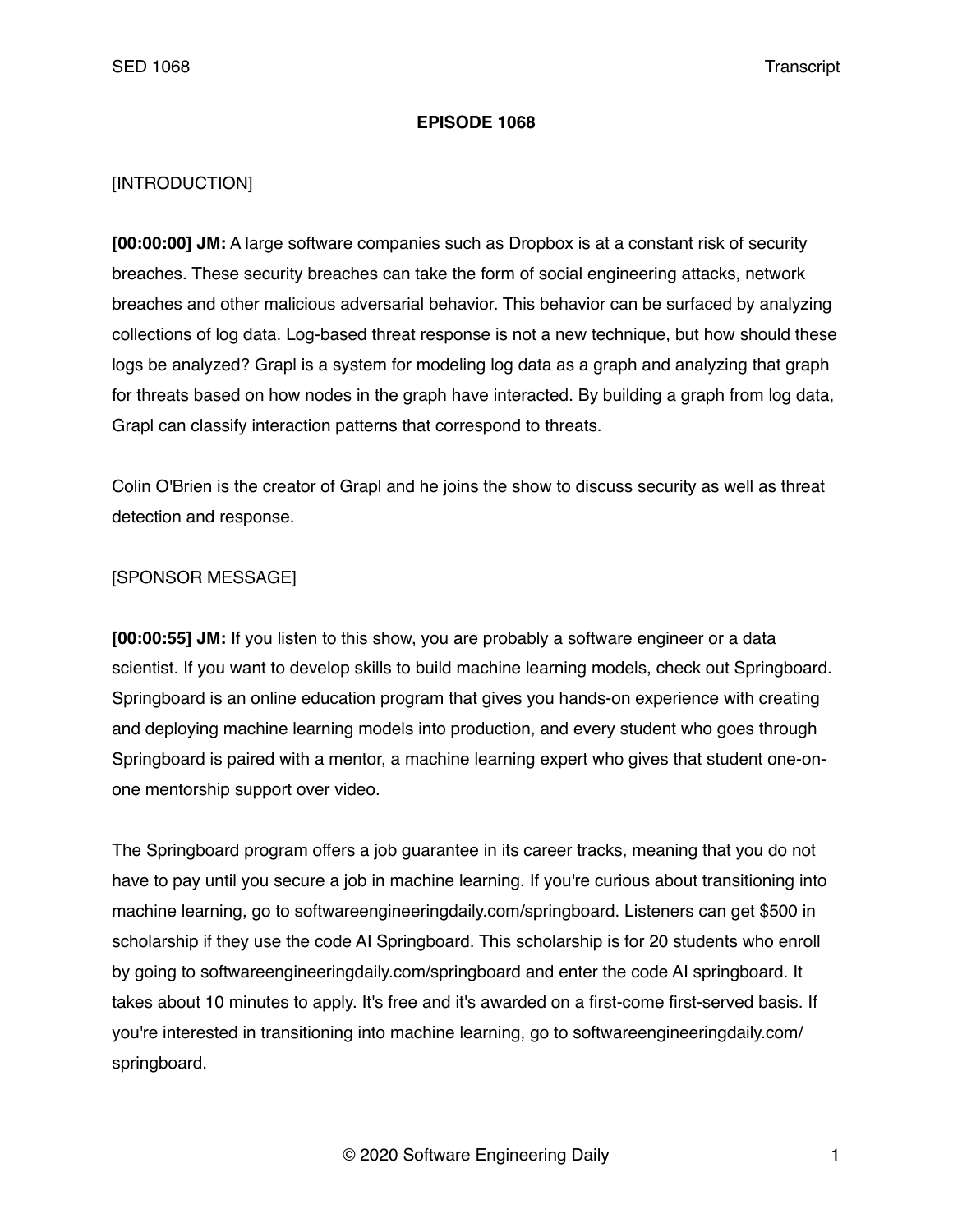Anyone who is interested and likes the idea of building and deploying machine learning models, deep learning models, you might like Springboard. Go to softwareengineeringdaily.com/ springboard, and thank you to Springboard for being a sponsor.

[INTERVIEW]

**[00:02:34] JM:** Colin O'Brien, welcome to the show.

**[00:02:36] CO:** Thanks for having me.

**[00:02:38] JM:** You worked in threat detection and response at Dropbox. What kinds of security threats were faced by Dropbox's infrastructure while you were there?

**[00:02:48] CO:** Yeah. I was at Dropbox for right about two years on their detection response team, and Dropbox is a fairly nice target for attackers in the sense that there's a lot of sensitive data. On the other hand, we do have a pretty large security team and a pretty significant investment in there. So we saw threats from kind of the actors that you might expect are interested in user data. That's going to be anything ranging from potentially government actors all the way to people looking for Bitcoin wallets or really just taking over accounts to sell them on the dark web. There is really quite a range of different types of attacks that we had to consider at any given time.

**[00:03:32] JM:** There are a lots of events that are happening across the Dropbox infrastructure. How were these events managed? How did the vast quantity of information that gets generated from user events get managed and stored and accessed?

**[00:03:51] CO:** Yeah. We had two main environments. That would be a corporate environment and our production environment, and we took two different strategies. So this was something that I actually worked on directly, which was trying to unify our interface to two different sets of data. One of our data stores was a more classic SIM. We would ingest logs from our corporate environment into there and try to parse them out as we could. Then the other one was actually sort of hooking into our production data pipeline. What the developers were already using, using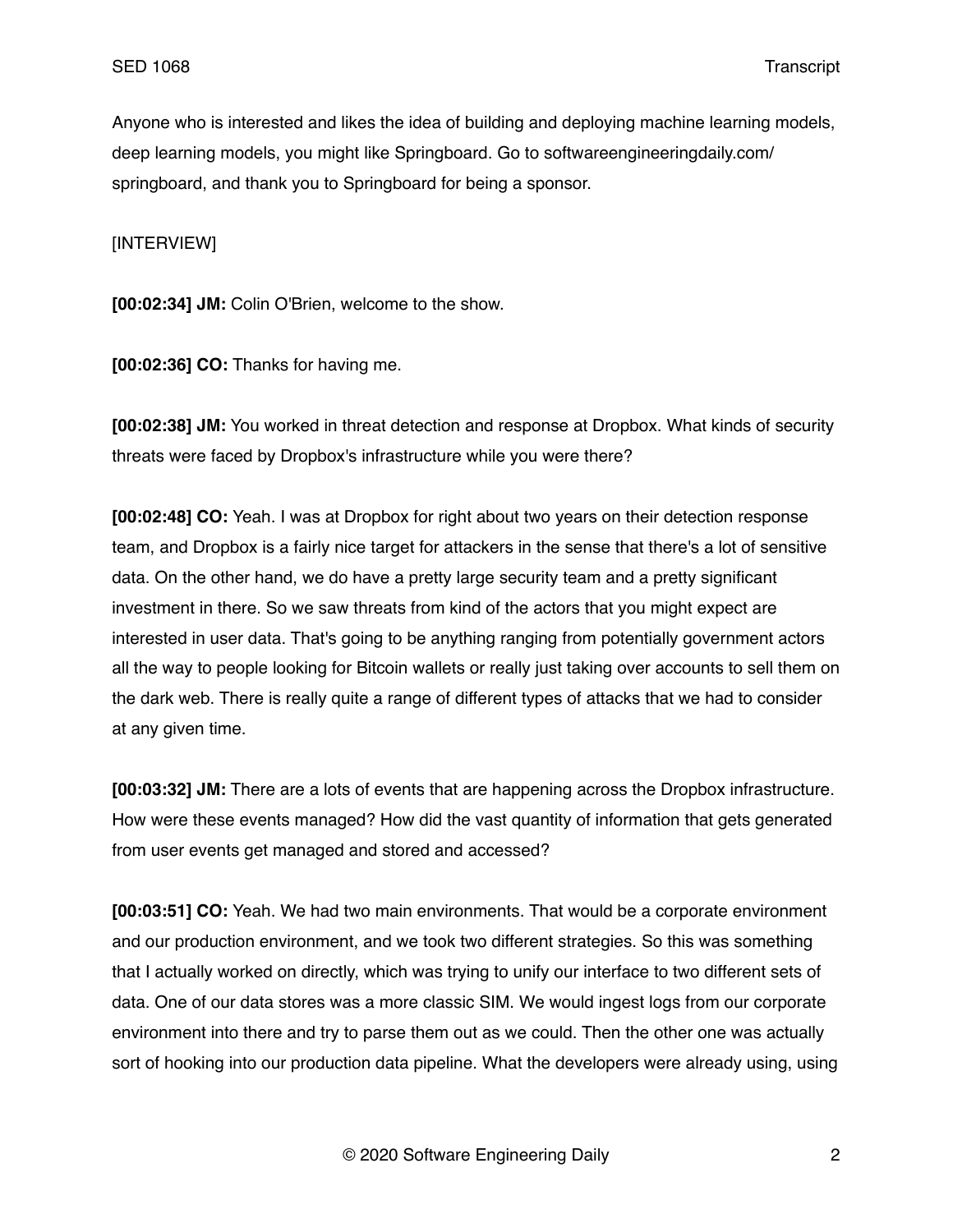some internal systems that we had. This was a SQL database. Production logs would then go into there, and this led to some interesting issues as well as some great benefits as well.

For one thing, we got independent scale across our environments, which was nice, but the other thing is we had two different sort of interfaces and languages into very important data that often would have to be joined together or at least there was potential for that need. We spent a good amount of time trying to really work on that problem.

**[00:04:55] JM:** What was your system for analyzing all the events that could come up this vast quantity of events that is happening across the infrastructure? I know you had like a big Kafka cluster with all these things that are getting stored. Tell me a little bit about the analysis though of those events.

**[00:05:15] CO:** Sure. Yeah. Analysis could range from a couple of different places. We had analysis sort of just built into the SIM, right? We would run searches over the data looking for individual log events that seemed risky. A lot of this was searching for process commandline arguments, file names that we didn't expect, things like that, or just known tactics that attackers were leveraging. In the production side, it was a very similar case. Sort of manually writing these queries in whatever language these systems required. But in my time there, a colleague of mine and myself built out a system that would ingest the data from both of those data sources, both the SIM as well as our SQL data store through Kafka. It would allow us to write Python code that would sort of take input as events that we had deemed sort of special in those other systems, and then the Python code, extract further information. Try to leverage a little more advanced logic or even hit other APIs. We really just wanted the flexibility of a programming language so that we could perform more advanced analysis.

**[00:06:22] JM:** Tell me more about detection and response infrastructure at Dropbox. What worked and what failed?

**[00:06:30] CO:** Sure. Yeah. At Dropbox scale, you definitely run into a lot of things that simply stop working or become prohibitively costly. We spent a lot of time just fighting the fact that most systems aren't really built to deal with that level of data, and so they start running into problems of storage. At Dropbox, we wanted to make sure that we had a huge backlog of storage. If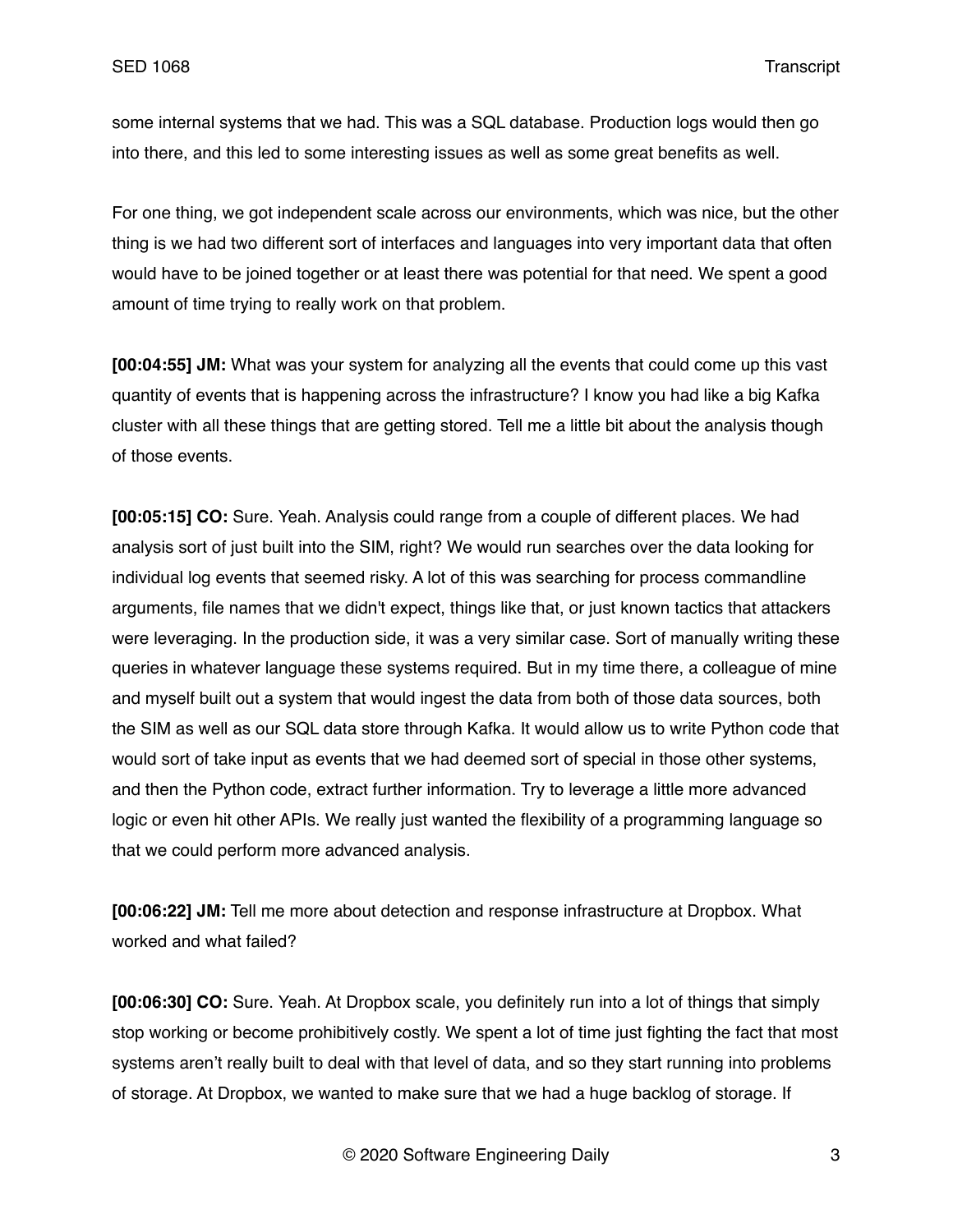something happened a year ago and we found out that day, we wanted to be able to look all the way a year back or further and really understand what was going on. This was a required capability, which means massive, massive retention volumes. Thankfully, Dropbox is a storage company. So we did have some pretty beefy hardware to throw at the problem, but I think for most companies, that's not a reasonable solution.

Another thing at Dropbox, thankfully, we were in a position to sort of build some of that infrastructure out. Our SQL database was managed by another team. They did a great job. Really scaling that thing out, because it had to handle developer logs as well as our security relevant log. I think it took a really significant engineering effort across a number of teams to build out that infrastructure, and security was sort of just one consumer trying to pull a lever here or there to get what we needed out of that system.

**[00:07:53] JM:** How do you differentiate false positives from actual threats? There's a lot of events that are going be happening. You're looking at different user behaviors. It will be easy to mistake somebody posting a PDF about Bitcoin for something that's somebody putting together a scam. Give me some description for how you look at false positives and how you find actual threats.

**[00:08:24] CO:** Yeah. Yeah, that's definitely one of the most significant challenges I think any security team is going to face, and I think that if you're working at a company where you have a lot of software developers, you're really going to hit that problem hard. Software developers and attackers share most of their behaviors. It's really only an intent where they differ. A software developer is going to be going into sensitive environments to debug something. They're going to run network scanners. They're going to do things that we would expect an attacker to do. So you kind of run into this issue where you start to see the same user over and over performing a suspicious action and you run into this alert fatigue problem where do you really want to investigate this SRE performing a network scan for the hundredth time this month?

What we tried to do their was leverage contexting as much as possible to make that triaging process really, really quick, because if you're going to force people to investigate the same alert for the same person a hundred times in a month, you're going to run into people just closing the tickets immediately, even if they don't mean to. They're just not going to pay the same level of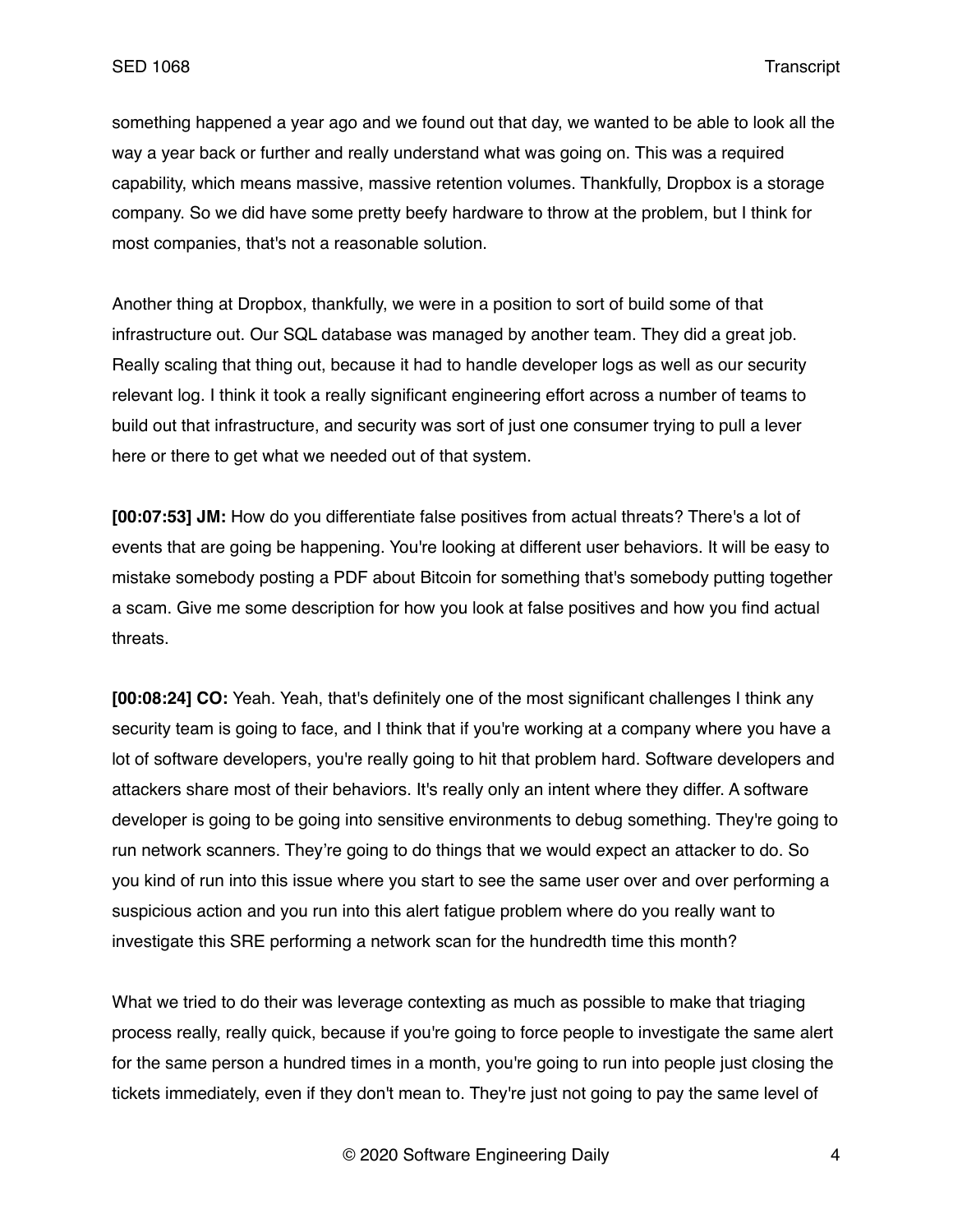attention to it. If you can put the right amount of context right in front of them, they can start to make a decision about what's different. They can see things like maybe they ran the network scan, but they had previously done something else suspicious.

We tried to sort of mash as much context into our tickets as possible, but certainly false positives were something that we kept strict metrics around. We spent a lot of time in our development process when building out our detections. Just making sure if this detection had been in place over the last X number of months, how much would it have caused us pain? We would create dashboards to track those false positive rates. It's something we definitely struggled with quite a lot, and I think the real downside to false positives was that once in a while something that would've been a really good alert, right? Something that would have caught an attacker just went off too often for us to actually consider that something we wanted to respond to every time. II don't think we ever really solved that problem. It ended up sort of being Band-Aids here and there, trying to incrementally improve it and to some extent just elbow grease and brute force to respond to it whenever we could.

**[00:10:51] JM:** The attackers that you're talking about, these are people who are just – They're like scanning the network traffic to understand what servers dropbox.com is hitting and then they're using typical techniques to figure out what your network infrastructure looks like a little bit and then they're just poking around and prodding and trying to find little vulnerabilities and you are trying to detect those kinds of people who are surveying your infrastructure?

**[00:11:24] CO:** Yeah, absolutely. I think probably the attacker that most companies including Dropbox are most concerned with is really very simple. It's an attacker who's going to try to get into your environment through something very, very basic like phishing, right? Sending you an invoice or sending you a Word document that has a malicious macro and then some unsuspecting person downloads and executes that, and all of a sudden the attacker has a foothold on to your environment.

From there what most attackers are going to do is start scanning around the environment, looking for authentication services. Trying to move around and gain as much information, as many capabilities as they can. In the worst case, they would then pivot into a production environment, which is where the sensitive data is stored and that's where we really want to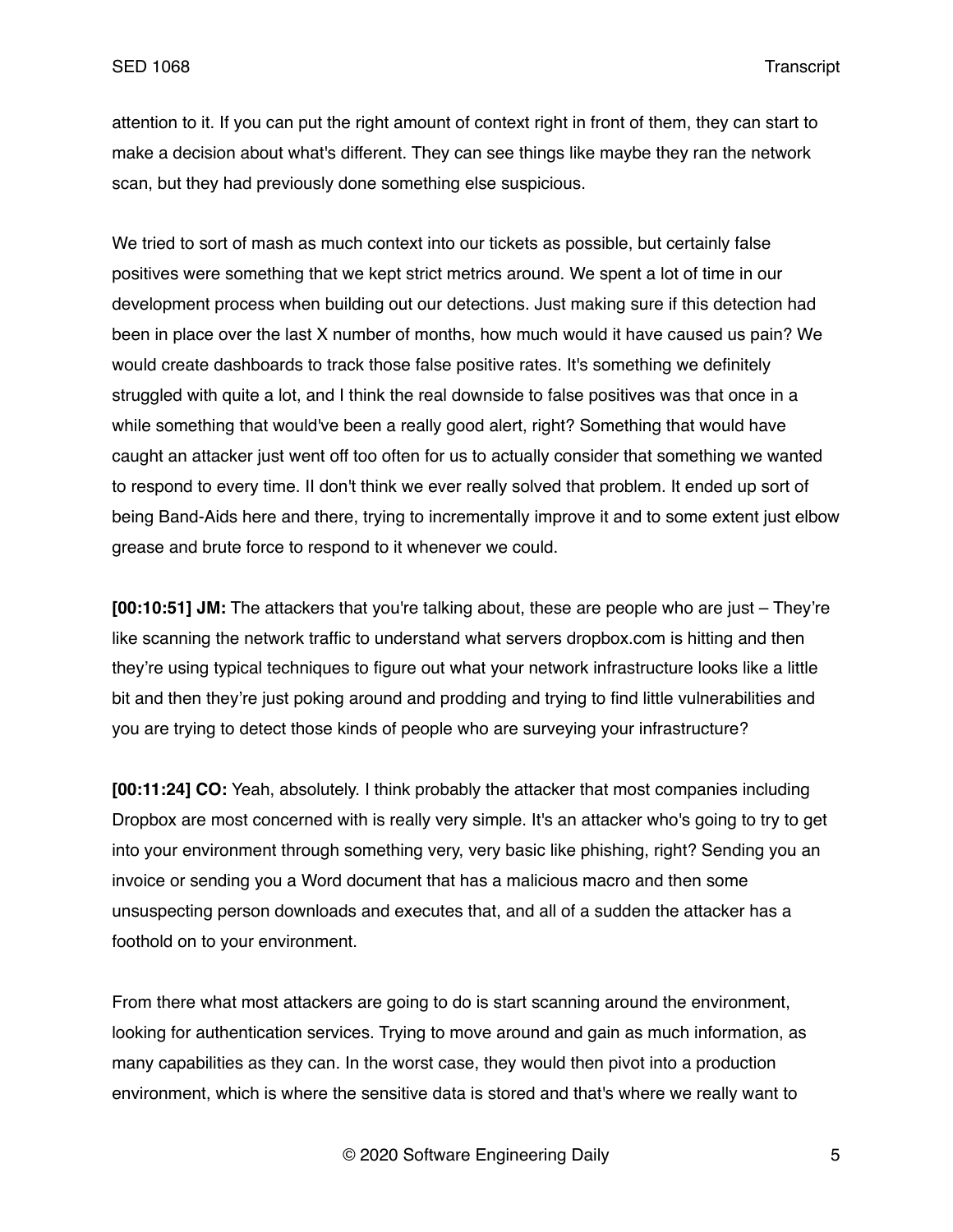make sure we prevent attackers from performing that movement. We certainly focus on all areas of the attack chain, but our number one concern would be an attacker going from our or corporate or even an external environment into our production environment.

**[00:12:31] JM:** Okay. You're talking about the use case where there is a social engineering attack, like a PDF with a virus has made its way into Dropbox corporate and somebody has downloaded it. The attacker has gotten into the network. I mean, this is kind of like the zero trust idea. You assume that somebody is inside your network and you're trying to run this logging and threat detection over internal users.

**[00:13:05] CO:** That's correct. Yeah. We want to make sure that we can see things like what processes are executing on a user's environment? What domains are being looked up? So that if a user ever is compromised, we can trace back what's happened. We can find out where the attacker is currently and really scope out everywhere where the attacker has been. If they're still in the environment, if they're still present are moving around, that's where we would really want to engage probably multiple teams to start responding, remove the attacker and then perform a sort of postmortem procedure. Yeah.

**[00:13:39] JM:** Okay. Tell you more about the types of data that comes into making these threat detection and response workflows. So are we talking about raw logging data? What are the data types that we can use to make decisions?

**[00:14:01] CO:** Yeah, that's exactly right. So these are going to be really low-level logs a lot of the time. This instrumentation can come from anywhere. A lot of services, like for example Slack or Gmail, you can audit logs for things like emails coming in or users logging in from their source IPs and we'll collect information like that. We're also going to want to collect things like which processes have executed. That's going to have information about the file that executed, the process ID, the timestamps involved. These are all really very low level. So there's some work on the backend to try to tie these things together. As an example, you might have one log source which would be giving you things like process executions and you might have a completely different log source giving you network instrumentation, right? Not even on the asset. Not on the device, but determining what ports are being used. Giving you network flow data, and then maybe a third one that allows you to sort of tie processes to the ports they were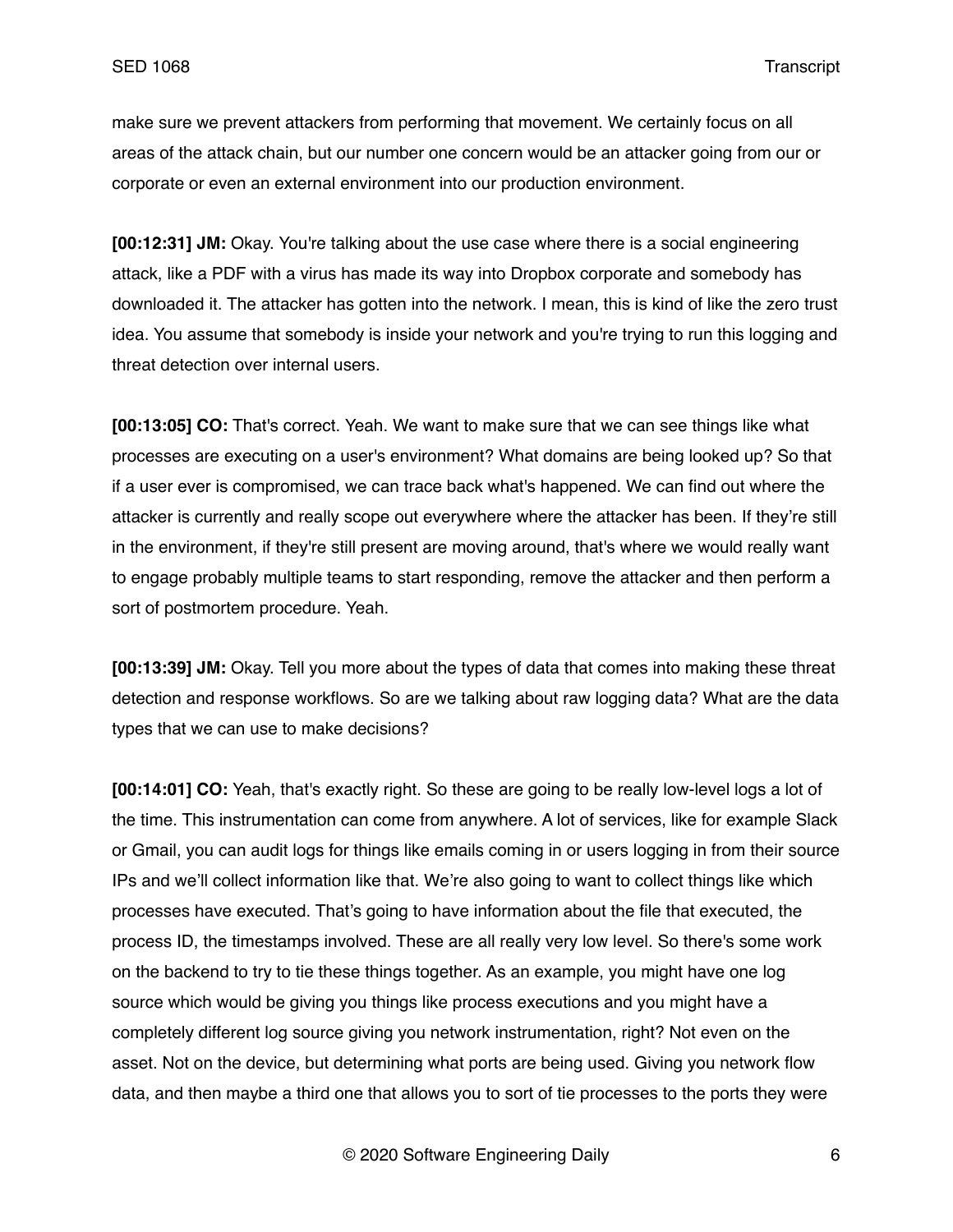talking about. It takes a lot of effort on the backend to sort of merge those things together so that you can start asking questions like, "Well, which processes were talking on the network at this time and to what other systems?"

**[00:15:15] JM:** Okay. Now, why are graphs useful for modeling threats?

**[00:15:23] CO:** Yeah. In my opinion, the current state-of-the-art is all about events, right? These events are very low-level. They are sort of time series oriented, right? You think of things as sort of individual isolated events that go through time, but that's not really a good model to work with. Almost any investigation is going to require joining that data together, right? You want to be able to not just say, Well, this process was suspicious." You need to start asking questions like, "Well, and then what did it do? What child processes did it execute? Was there an SSH connection into our production environment? How can I trace further from there?"

All of these little pivot points where we're from one piece of information to another, this is what graphs are really, really good for and it's what time series databases and to some extent SQL databases just aren't really built for in the same way. Performing complex joins in your average SIM is borderline unsupported.

As one example, Elasticsearch doesn't have a SQL-like join. It's a primitive that doesn't exist because they've explicitly said they don't believe it's possible to do it in an efficient way in a system like Elasticsearch. So they provide sort of custom queries that act a little bit like joins, but even those they actually recommend that you don't use if you care about query performance.

Where other systems fall apart in terms of joining data together, graphs, that's like their breadand-butter, right? That's the thing that they do better than anything else. This actually goes a lot further than even just investigations in my opinion. Detections, that's where you want to talk about attacker behaviors in your environment. To me, detection logic that's constrained to events ends up being not as high efficacy, right?

You're going to have detections that look for things like process names or command line arguments or filenames, because that's the information that an event has. The problem with that

© 2020 Software Engineering Daily 7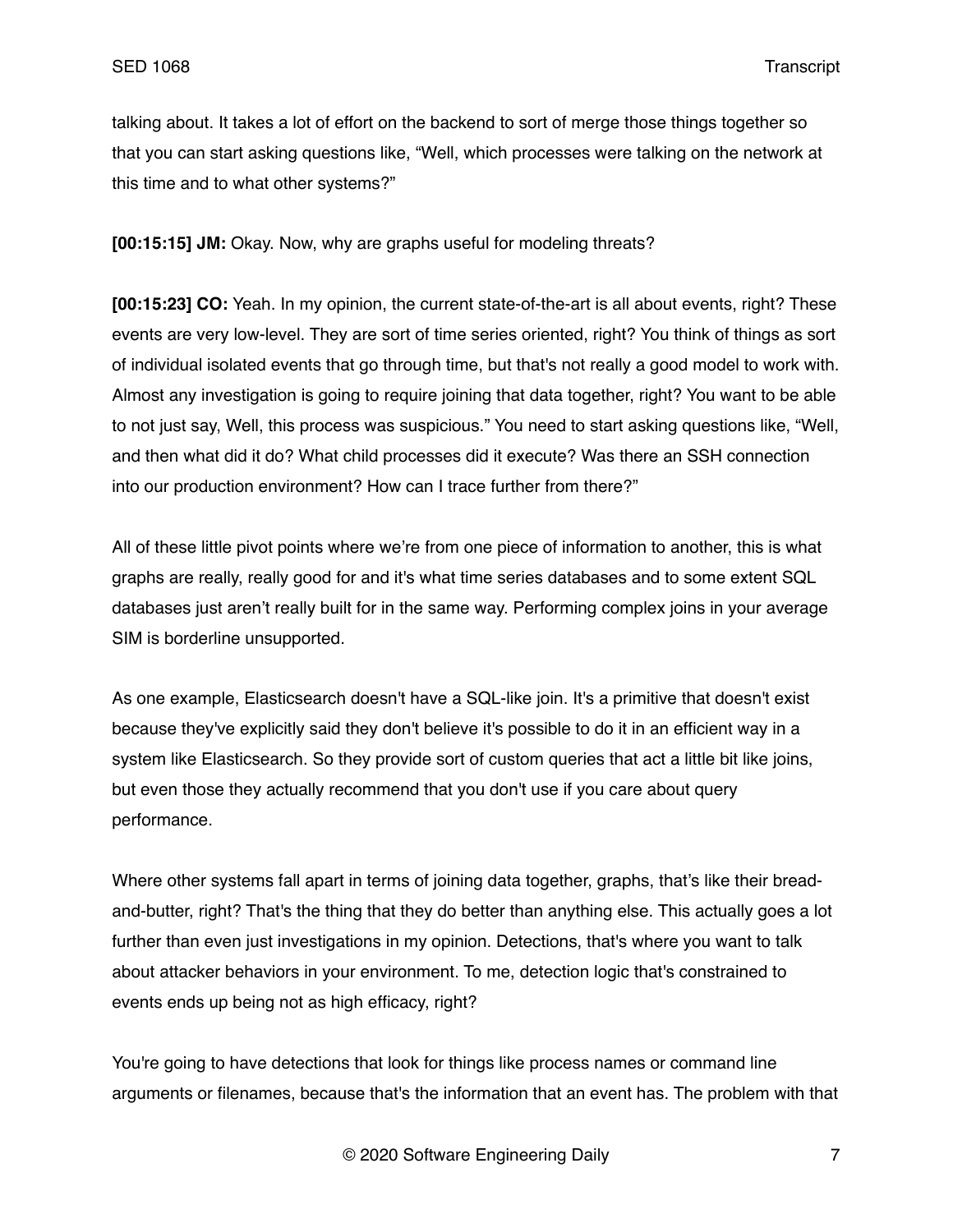information is that attackers can control it. An attacker controls what process name they leverage. They can change files. You're working with a lot of attacker-controlled information there.

What attackers have a much harder time controlling are their fundamental behaviors. Things like attackers scan the network, attackers create files and execute them, and these are all composite behaviors. You can't easily represent any of those things without looking at many, many events and joining them together. Once again, I think a graph puts the data into a format where describing attacker behavior is just much simpler.

**[00:18:06] JM:** Now, we would want to model attacks as graphs or threats as a graph, but the data we have is raw log data. How could we build a graph from raw log data?

**[00:18:23] CO:** Yeah. It's a pretty difficult problem to solve, and I think this is really where most of what Grapl spends its time on is going to be spent. You have to do a lot of data cleaning logs are so low-level. They come in so many different forms and types. Some of them will have one set of information. Others will have another set. Finding out a way to merge that data together in a way that's both efficient and provides an abstraction that you want to work with is really difficult.

One of the processes that Grapl leverages to do this is an identification process, right? What it focuses on is figuring out what the underlying entity that a log is talking about really is. As an example, process execution log might contain a process ID, right? But PIDs are not a great identifier. They collide over time, right? A PID can be reused and they're not unique to an asset. Grapl uses a number of algorithms and even falls back to some really strong heuristics to determine what that underlying process really is, and then it merges graph data into a node based on that identity.

This means that when you look at a node, you know that it contains all of the information of that entity, which is very different from log-based systems where to understand something, you have to look across tens, hundreds or even thousands of logs, and that's just not really the case with Grapl. All the data gets merged into sort of one central node for a given entity.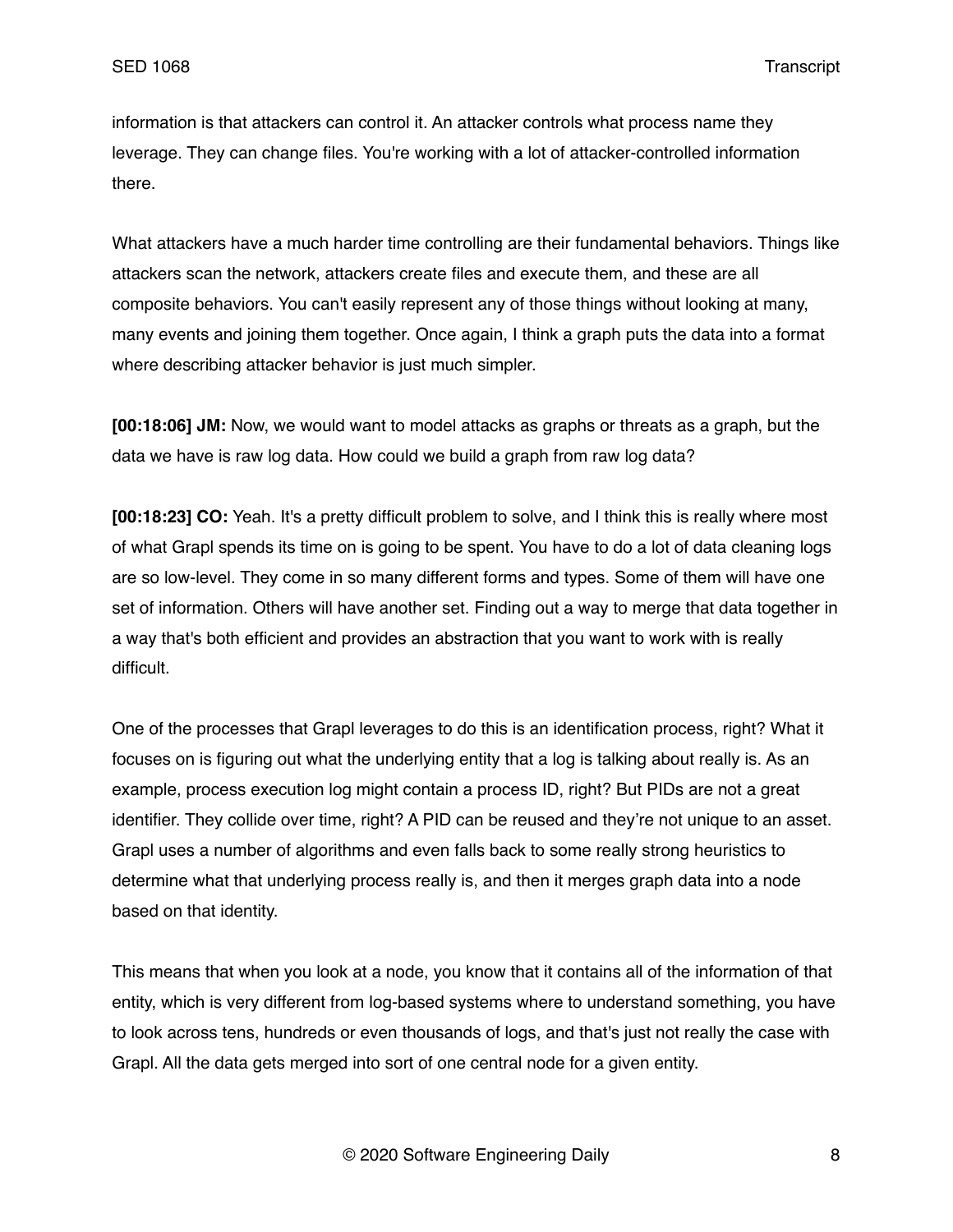## [SPONSOR MESSAGE]

**[00:20:05] JM:** GitLab Commit is coming to London. GitLab Commit is GitLab's community event. GitLab is changing how people think about tools and engineering best practices, and GitLab Commit is a place for people to learn about the newest practices in DevOps and how tools and processes come together to improve the software development lifecycle.

GitLab Commit is the official conference for GitLab and it's coming to London, October 9th at The Brewery. If you can make it to London on October 9<sup>th</sup>, mark your calendar for a GitLab Commit. Go to softwareengineeringdaily.com/commit and sign up with code COMMITSED to save 30% on conference passes. If you're working in DevOps and you can make it to London, it's a great opportunity to take a day away from the office. Your company will probably pay for it. I'm going to go to a GitLab Commit at some point. It won't be this one in London unfortunately, but I will definitely go because I'm excited about the GitLab ecosystem. It's quite an interesting ecosystem and seeing developed has been cool over the course of Software Engineering Daily's lifetime.

At GitLab Commit, there speakers from VMware, Porsche, and GitLab itself. If you're in London on October 9th, you can check it out. I hope you do check it out, and thanks to GitLab for being a sponsor.

#### [INTERVIEW CONTINUED]

**[00:21:39] JM:** Let's take a step back. If we're talking about looking at data from logs or if we're talking about collecting log data and building a graph out of that data, what are the machines that we are logging? Are we talking about client machines? You mentioned basically the social engineering attack where I download a PDF and all of a sudden my computer is now maliciously taken over and other external users can access that machine, or are we talking about like AWS instances, like my EC2 instance getting hacked?

**[00:22:21] CO:** Yeah. We're talking about all of it really. Attackers are going to want to go all over your network. Attackers don't really know where they're going most of the time. They might have an idea of what they want, but they don't know how to get there. It's a very exploratory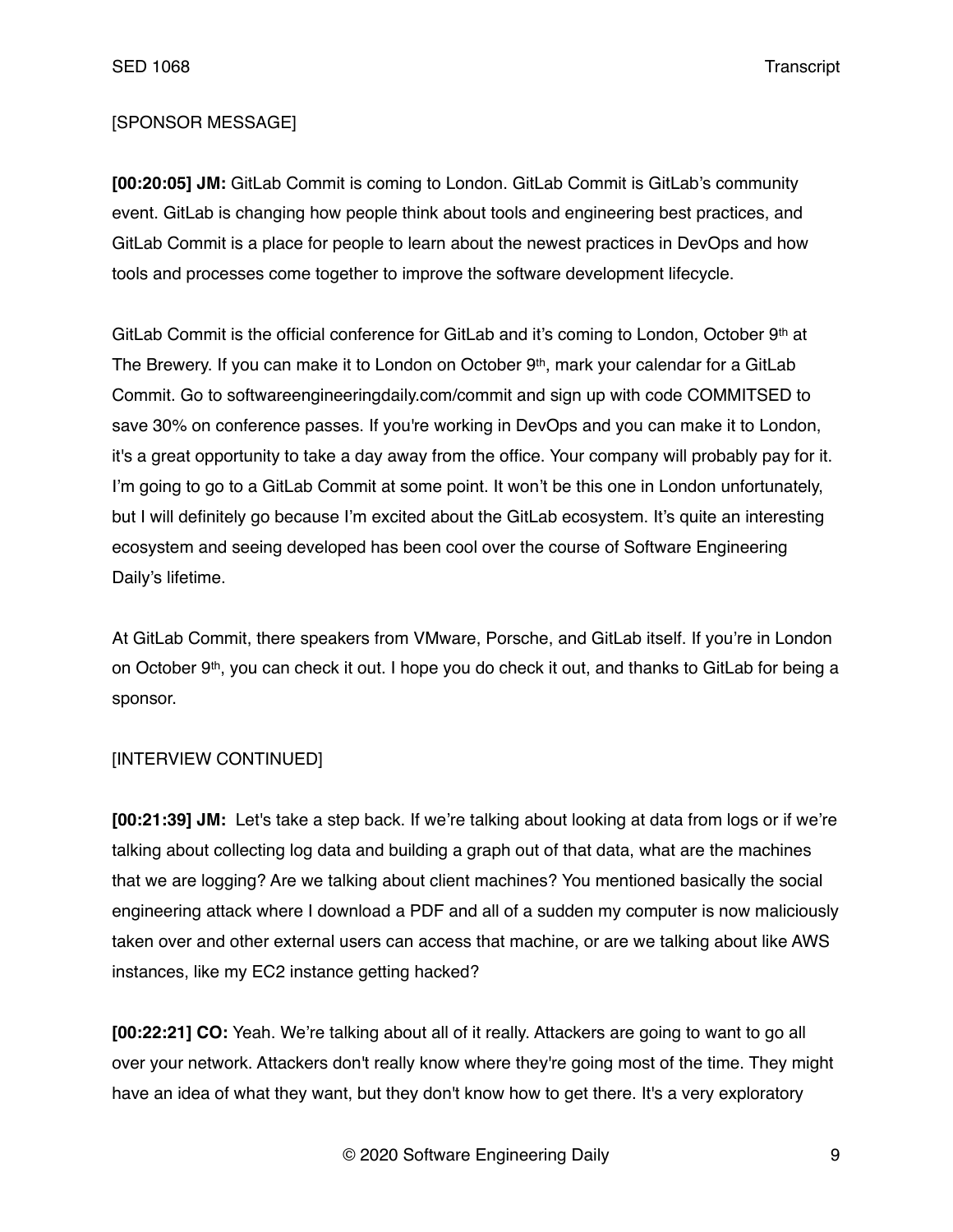process to move throughout a network. You might start off in an exposed EC2 instance, but you want to get into a different production environment that's maybe AWS-based. Lots of companies are multi-cloud at this point. So the attacker is going to have to sort of pivot around, picking up clues on how developers works. They'll look in your batch history and they'll try to figure out how do people move around this environment. How do I get where I need to go?

Whether it's starting from a corporate machine like a MacBook or a Windows laptop or it's starting from an exposed service, they basically are just going to try to move as far into your network as possible grabbing whatever they can. The scope here is really very wide. It's truly any system that you can get your hands on monitoring for.

**[00:23:24] JM:** Okay. The logs that were going to transform into a graph, what format do those logs need to be in?

**[00:23:36] CO:** Sure. It kind of depends. Individual log sources in Grapl's case have parsers for them. As an example, out of the box, you can use Sysmon. This is a Windows instrumentation tool that gives you things like process executions, file creations, host networking and that's sort of thing. It's really powerful, and if you're deploying a Windows fleet, I think Sysmon is really one of the best tools that you can deploy there and it's free as well.

In the case of AWS, we will in the very near future, ingest CloudTrail, GuardDuty and AWS config. Those are going to give you information about API calls happening in your AWS environment, the state of EC2 instances. In the case of GuardDuty, that's actually AWS' own detection logic that they output events for. If AWS builds a new signature, those are going to come out through CloudTrail. Grapl can ingest those and create a graph that represents what the EC2 instance involved was and then you can pivot for what the asset was and the process of off of it and that sort of thing. But it is the case that Grapl needs to know how to parse the data. There is a generic format that you can sort of map to. If you provide your logs in a JSON format that Grapl already knows about, then it can just ingest them right off the bat.

**[00:24:58] JM:** You mentioned Sysmon. Can you describe in more detail what Sysmon is?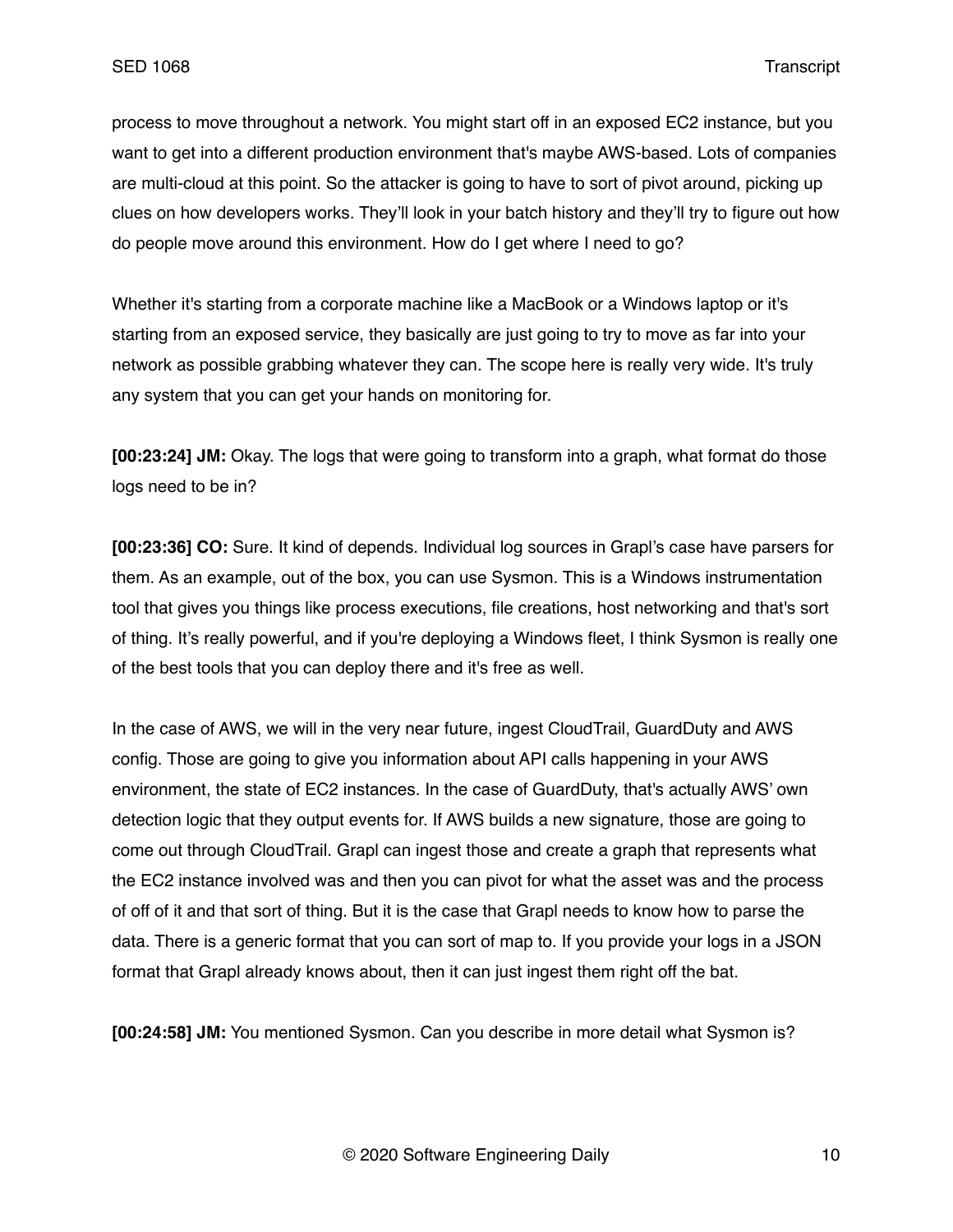**[00:25:03] CO:** Yeah, sure. Sysmon is this awesome tool. It's built at Microsoft by Mark Russinovich, who I believe now is the CTO of Azure. Sysmon hooks into your Windows system and it outputs logs based on all sorts of events happening. One of the things that make Sysmon so great is that for a process creation log, just as an example, it's going to do some heavy lifting for you on the client side. It'll determine a canonical identity for that process. We don't have to rely on the PID if you're using Sysmon. It's going to pull in the parent process information. It does some of these joins of information upfront, pulling in things like files, and that's really important if you're using a log-based system because you can't do those joins easily on the backend. Sysmon tries to sort of solve that problem by just joining everything upfront. It does make the logs pretty large because they contain a lot of redundant information that that might be in other logs already, but it makes it a really powerful free tool that anyone can go use.

**[00:26:11] JM:** And each log entry has a PID and a PPID. Is that correct for a Sysmon log?

**[00:26:19] CO:** Yes. I believe every single Sysmon log is going to contain information about the process that performed the action, and at least in the majority of cases, possibly all of them. It's also going to pull in the parent process ID and possibly even the parent process name or other information about it.

**[00:26:40] JM:** Okay. That gives us a trace of the parent process calling other children processes. We could think of that as a graph. You could think – I have a parent process and that calls some child process. That child process calls another process. We can get a graph of some of data. That's one way we can semantically think about a graph being formed. Give me a bit more description for what the nodes and edges are in this graph and how it gets formed.

**[00:27:17] CO:** Yeah. Really, almost any law log kind of has a graph hidden within it, right? In the case of almost any process execution log, there're always a couple of different entities in there. One is represented by the parent process ID. One is represented by the child process ID. You might have a file path in there, right? That's three nodes right off the bat that we would want to represent in Grapl. If I were to ingest a log like that using Grapl, what I would end up generating is a graph that has a parent process node. At that point, the only information that would be in there is the PID and the time that we last saw it based on that event. We would have the child process.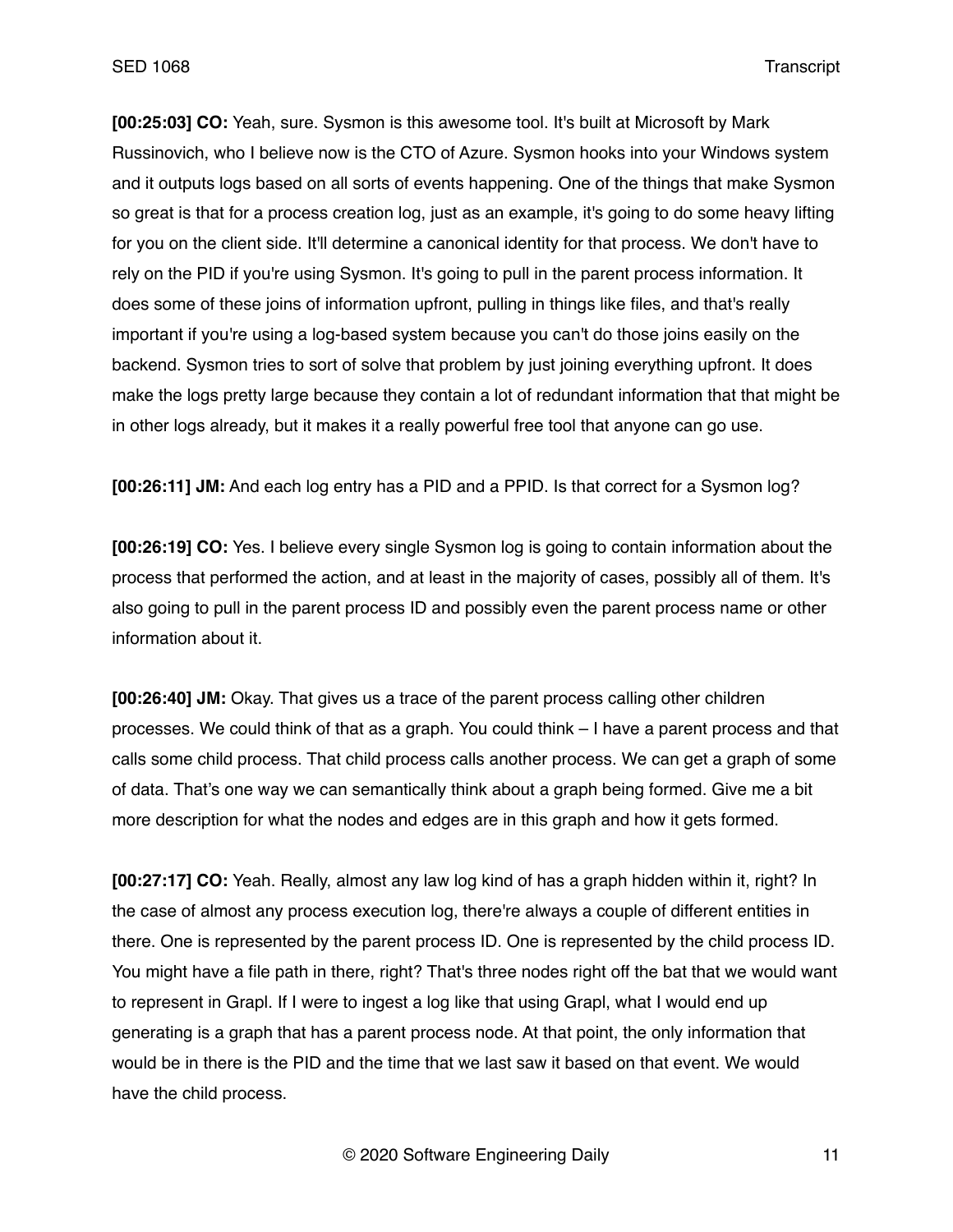Again, we would have the child process ID. We would know that the child process was created at that time stamp, and then if there's file information like where the child was executed from, we're going to have a third node, which represents that file, and then edges between them. The parent process would have a children edge to the child. The child process would have a binary file edge, which would point to the file it was executed from. This is really how all of these graphs get generated.

In the case of AWS logs like CloudTrail, they contain information like a source IP address. They contain a destination service. They have request details. Again, we would likely have about three nodes given that information. One for the IP address, one for the request metadata in the API call that was actually made, and then one for the destination service. Whether that's a listening port, whether it's something like AWS S3 or EC2, that would be our graph. The really powerful thing with Grapl is that these two different graphs might end up overlapping. They would end up connecting even though they're from different data sources. If a child process performed in AWS API call, we would see that the child process connected to the source IP address for that API call and we would get a graph that just combines things automatically.

**[00:29:23] JM:** You've mentioned Grapl a few times. That's the impetus for this show. Explain what Grapl is and how you started it.

**[00:29:31] CO:** Yeah. Grapl is really the implementation of this approach, this graph-oriented approach. Grapl is a graph-based detection response service that you can run in your AWS environment. I build Grapl over the last couple of years to just solve a lot of the problems that I was seeing or I was experiencing in the industry.

I started off my career at Rapid7 working on the inside IDR product. That's their detection response manage service. I worked on the data science team there and then later the engineering team, and I saw a lot of problems with how a lot of these commercial products are being built to handle data. Logs are so low-level. They have so many problems when you're working with them. I felt that something that could really clean that data up just at minimum providing more enriched logs or logs that have a little extra information in them. Right off the bat, that would be a really important step forward.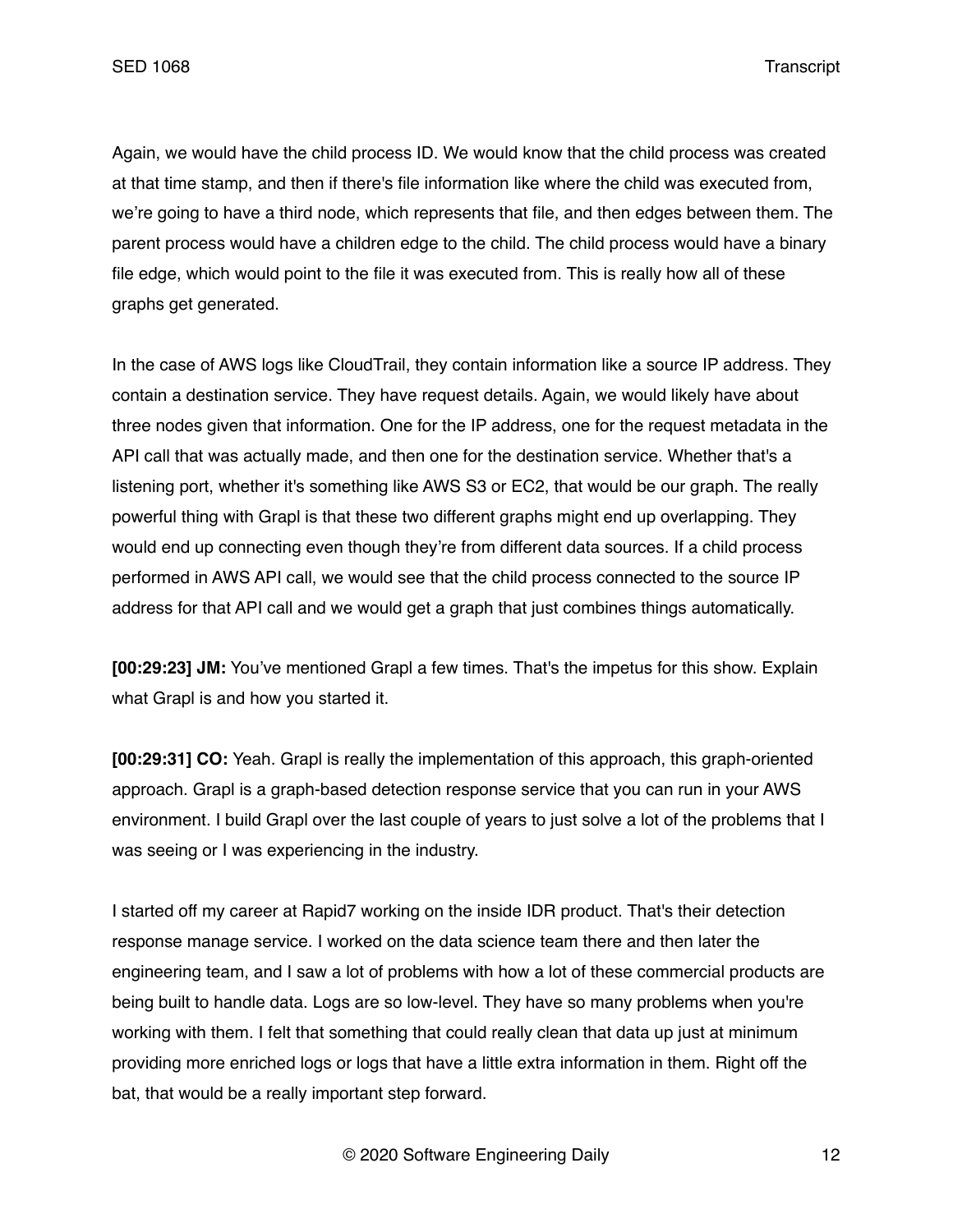What I found when I started working at Dropbox was the main operation that I was doing was joining data together, and that was really difficult. It made things very slow when we were querying and it just wasn't very easy to write those joins. I decided that what Grapl should really make it easy first and foremost is joining data together. It should be very easy to ask a question about what a process did or what's connected to a network address, things like that.

Over about that at this point, nearly 3 years I'd say, I just sort of built out this system to solve those problems. Grapl takes a couple of interesting approaches like gives you Python, which allows you to write much more powerful attack signatures. I've personally found that domain specific languages are a little bit harder work with. Yeah, it really just tries to solve the problems that I've been seeing for so long.

**[00:31:28] JM:** Give a little bit more description of the usage of Grapl. Let's say I've got a huge media company, Software Engineering Daily. I've got 10 Windows users who are journalists and five Linux users who they're using Ubuntu and they are developers. We got a 15-person organization. We got a bunch AWS infrastructure. All these machines are generating logs. Where are those logs going and how can we turn them into a graph with Grapl?

**[00:32:06] CO:** Sure. Yeah. Setting up Grapl is pretty straightforward. You can set it up in an AWS account that you own, and Grapl is open source. So you would go check out the GitHub repo and run through that the set up process, which is fairly straightforward. I'd say roughly 15 minutes total. At that point, Grapl is up and running. It's ready to ingest whatever logs you send it as long as it has a parser. At that point, it's sort of a matter of getting the logs to Gralp.

Grapl's ingestion point is an AWS S3 bucket. That's their storage system. It's globally available. It's authenticated. It makes for really nice ingestion point. What you would do is sort of picking what services you wanted to use to send that log to us. So we're working on a reference pipeline right now actually based on one forwarding agent. You would send those logs up to the S3 bucket.

From there, you could write your detection logic. You would go to a Jupyter Notebook that's a Python environment that allows you to write Python, work with Grapl through that Python code,

© 2020 Software Engineering Daily 13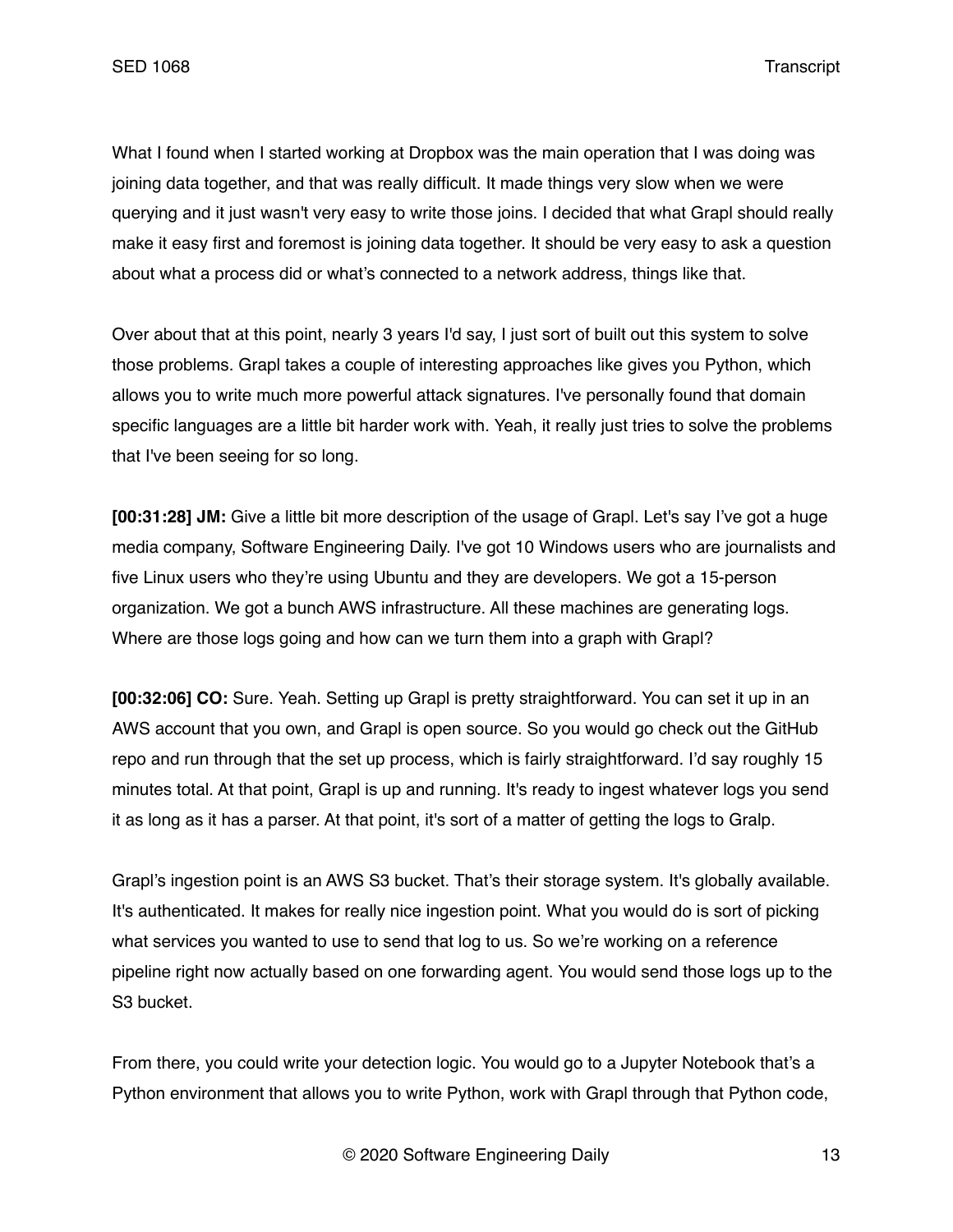investigate the data, deploy your attack signatures, and that's basically it. Grapl is going to handle taking those logs and turning them into graphs. It's very operationally system. It's built primarily on serverless software. So you should be able to just focus on building out your signatures.

**[00:33:32] JM:** The graph itself, so logs are getting parsed into a sub-graph representation. The sub graph is getting pulled into a master graph. Describe the relationship between these subgraphs and the master graph in more detail.

**[00:33:51] CO:** Sure. Yeah. This is where the identity aspect of Grapl really plays a role. When Graple gets a sub-graph that's been generated from a log or multiple logs, it's going to try to figure out what the entities that those nodes represent are and they all have an identity, right? This is just an index of what the thing is. It's going to find in the master graph whether that node exists already or not. Because we may have seen that entity before in the case of a parent process, right? We must've seen that process be created beforehand or it's possibly performed other actions. We'll look it up. We'll try to find it. If we don't, we create the node with the metadata that we have. Otherwise we'll just update it, right? The graph is sort of constantly growing, expanding, being updated as new information grows, or rather flows into the master graph.

**[00:34:46] JM:** Okay. Can you give a little bit more detail on what the nodes and edges would be in this graph?

**[00:34:52] CO:** Sure. Nodes are going to be things like a process, right? A process would have properties on it. This is going to be things like a process name, the time it was created, a determination time if the process has been terminated, and then there are going to be edges that hang off of that node. Things like a process has children, and so you'll have multiple edges to all of the other process nodes that have a connection to it. If any of those process executions had a parent PID relating to our process node, they would get tied together. You end up with a very highly connected graph primarily representing two things. So you have entities, like nodes, and then the edges are sort of your behaviors. They're the actions across your environment. It's sort of like a noun and verb dichotomy there.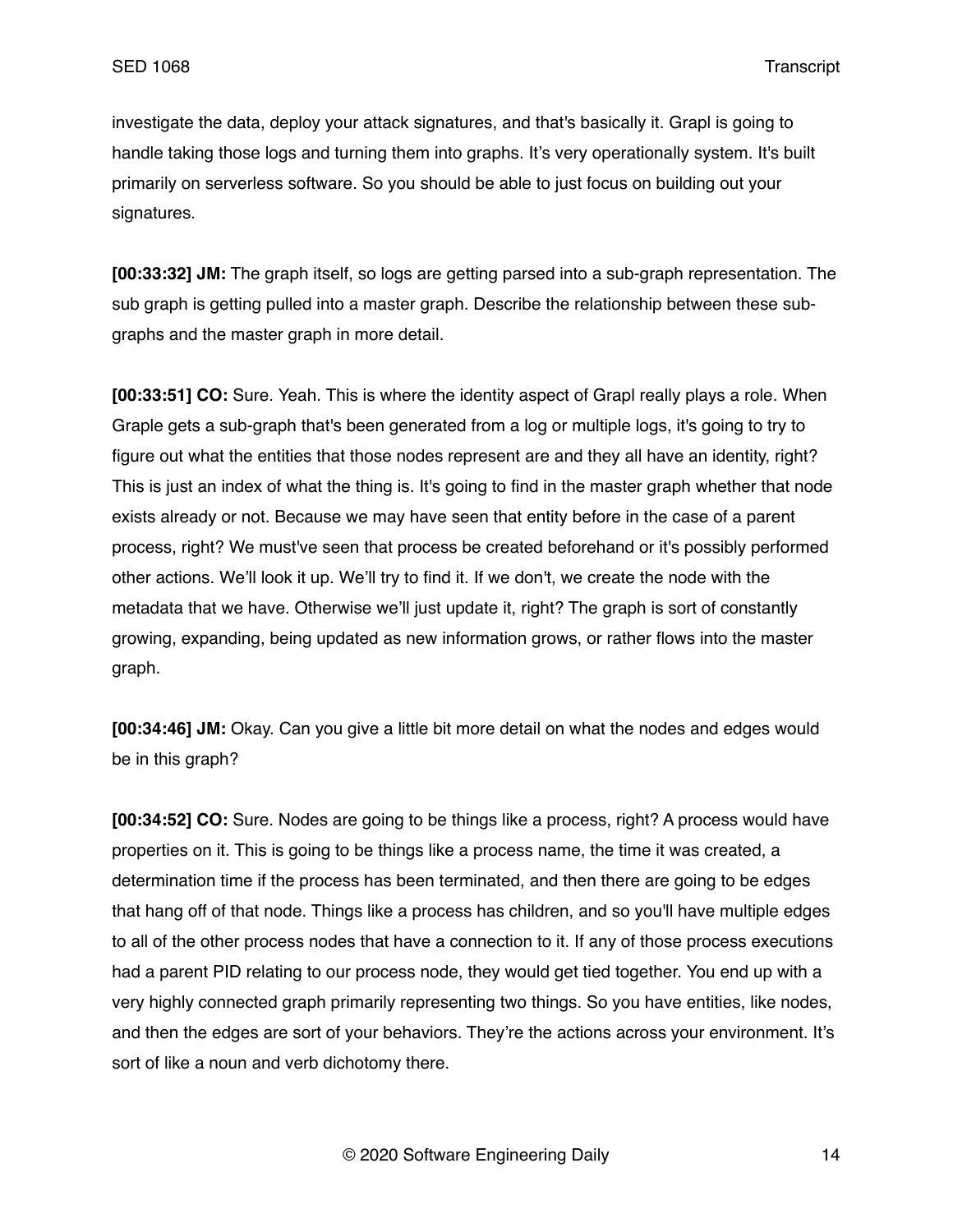**[00:35:43] JM:** The nodes or processes. The edges are actions you said or like verbs?

**[00:35:50] CO:** Yeah. Yeah. It's not just processes. As example, what Grapl comes with out of the box, you have process nodes, you have file nodes, IP addresses, connections. Connections themselves are nodes. They hold data. There are assets, and then there's a plug-in system where you can add your own nodes. Then the edges are really any relationship. Usually some sort of an action that connects the two. A process might have a connection to a IP address, and that would be represented as a process node within outbound edge to a connection node, which would hold metadata about the connection. Then the connection node would have an outbound edge to the destination IP address node. This process might also have a binary file edge to the file that it was executed from. That binary file might have a creator edge for the process that had actually created the file and so on.

**[00:36:49] JM:** Okay. If I have this graph of IP addresses, processes, files, the different entities that exist across my infrastructure, it seems like that could be really, really big.

**[00:37:04] CO:** Yeah, absolutely. It's definitely – Companies send up terabytes of events on a daily basis. I've heard of companies sending out tens or even hundreds of terabytes of data every single day and storing all of this is absolutely one of the big problems to solve. Grapl has a couple of really nice advantages here. If you're in a log-based system, you end up having to store every single event in full, and even if that information isn't new, you end up storing it.

As an example, if the process reads the same file a thousand times and it generates a thousand different logs all about reading that file, your storing things like the file name, the process name, the PID over and over and over again because the logs don't understand that that information isn't really unique. They can't coalesce it together. This makes storage sort of linear with the amount of data you send up.

Grapl understands the data. It understands what a PID is. It understands when that PDI is not unique, and because it's coalescing information like PIDs on to the node that underlies that information, if that same process reads a thousand – The same file a thousand times and it goes into Grapl, all that restoring is one process node and one file node with just the PID stored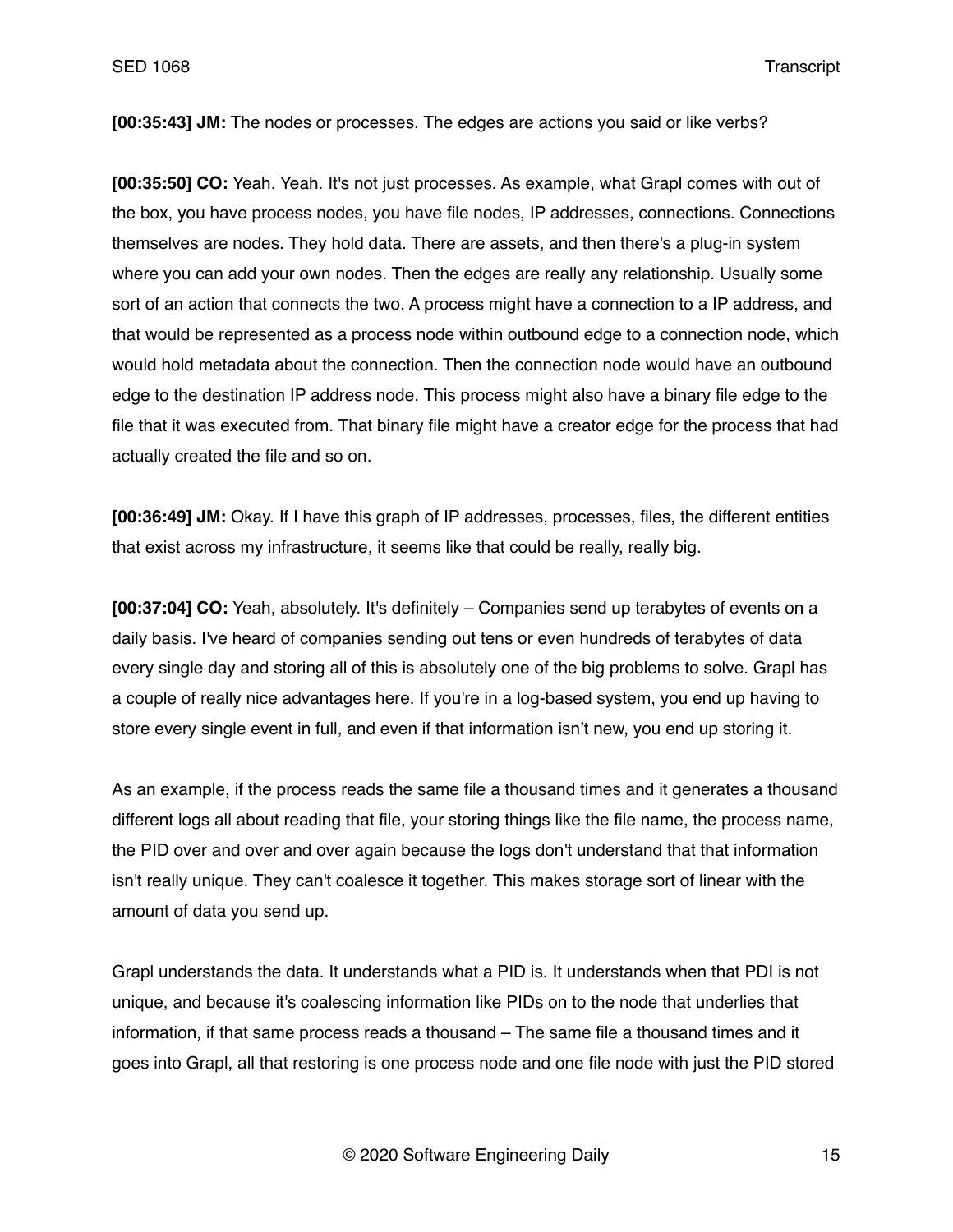once, the file name stored once, and then maybe a thousand edges which are relatively light. This gives Grapl a really nice sub-linear scaling attribute that log systems just don't have.

**[00:38:43] JM:** The graph is represented by a Dgraph? Dgraph is a graph database?

**[00:38:51] CO:** That's right. Yeah. Dgraph is this really great graph database. They feature horizontal scaling. Really great read and write performance, which is very uncommon in graph databases. They've got a solid query language. It's free open source Apache 2.0. I've been very happy with the choice of using Dgraph. They've been great on Slack for support, and so that is what makes up Grapl sort of data lake. It's where all of the master graph nodes and edges are stored.

**[00:39:23] JM:** How does Dgraph compare to other graph databases like Neo4j?

**[00:39:28] CO:** Sure. Yeah. Dgraph is written. I'm by no means an expert on graph databases, but from what I can tell, in terms of performance, Dgraph really handles writes a lot better. What makes Dgraph really special is a combination of having ACID transactions, because Grapl wants to ensure that data is always consistent. It has great horizontally scalable write throughput, which if you're ingesting terabytes of data and analyzing it in real-time, you need to have really, really strong write and read latency and throughput. The fact that it's horizontally scalable is a big differentiator.

A lot of graph databases are not horizontally scalable in terms of write load. You can add read replicas and that's it. That really set Dgraph apart from other graph databases. The fact that it's also open source, you can use Dgraph without any painful licensing restrictions. I have a cluster of Dgraph that I use and I don't have to worry about licensing issues because it's on multiple systems or anything like that. I'm going to have to pay money or be in a violation of some kind of license. It really just fit the bill in terms of what I needed at someone who is getting started with graph databases when I started building Grapl.

**[00:40:46] JM:** What role does time play in the construction of the graph? We've got nodes and edges, files that have some relation to a process, but that's a graph that's totally removed from the notion of time. It just shows relationships. Does time play a role?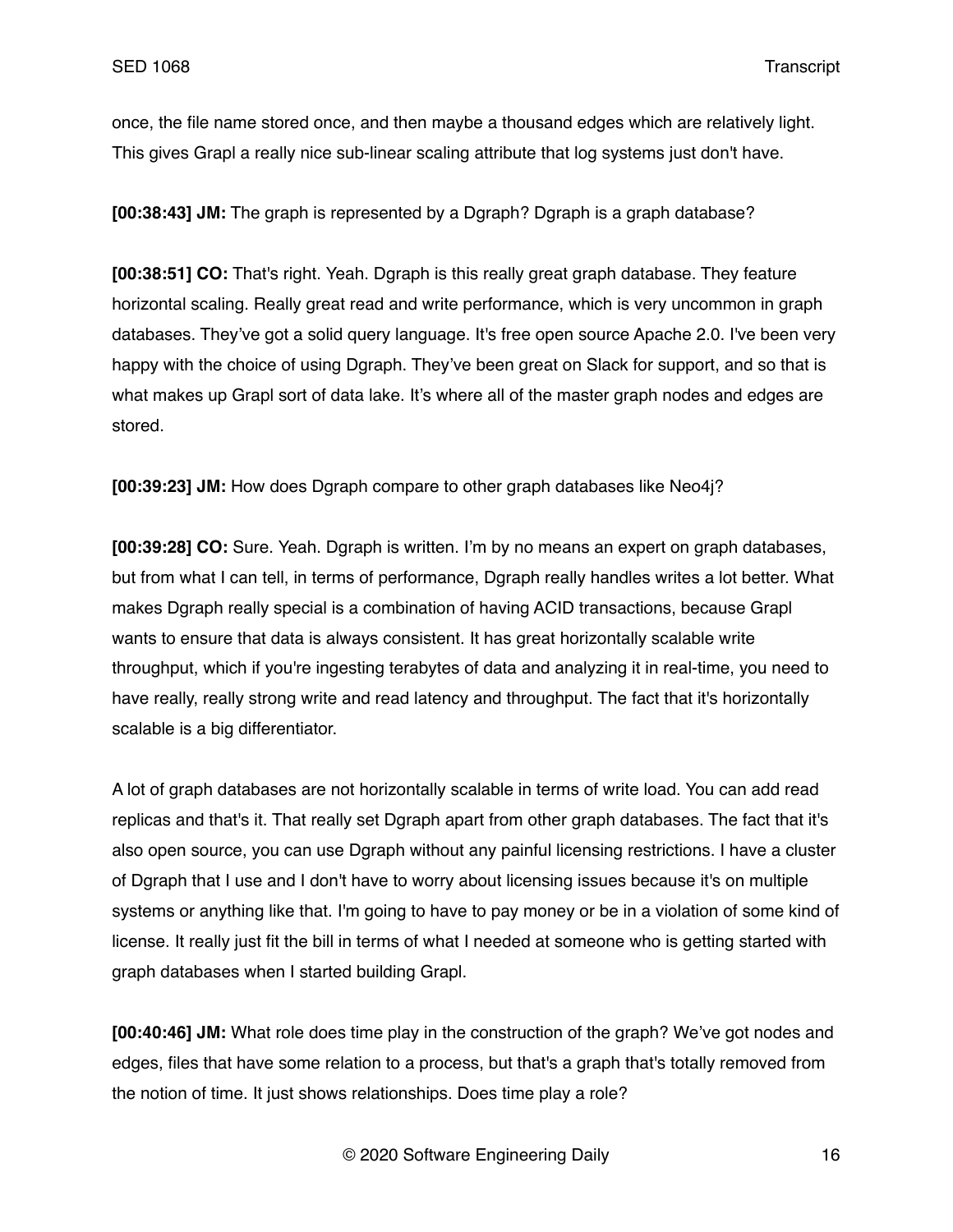**[00:41:07] CO:** Yeah, that's a really good question, and I think it's an important one because most people doing detection response have been very used to a very time-focused approach. They use time series databases. They query over searches that are time-oriented. Time plays a really big role in the existing way that we do things. Grapl doesn't have that same concept of ordered events with timestamps. It does encode time information.

As an example, a process has a property for its creation time for the last time we saw it for its termination time, but really the way Grapl deals with time is to more logically encode it, right? If you have a parent process and you have an edge to a child process, there is a logical causal relationship there. The parent must have existed before the child. We can use the metadata, like the child process is creation time and the parent process is last seen timestamp and stuff like that to sort of build a more detailed picture. But in my opinion, what you really want from time is more of a causality relationship. The actual details of this exact millisecond versus that exact millisecond are not as important.

Grapl does store those timestamps, but maybe not at the same granularity, whereas a log source, every timestamp is preserved. Grapl only stores what it thinks are sort of semantically interesting timestamps and then it relies on those relationships to encode causality.

## [SPONSOR MESSAGE]

**[00:42:53] JM:** Today's sponsor is Datadog, a monitoring and analytics platform for cloud scale infrastructure and applications. Datadog provides seamless integrations with more than 400 technologies, including AWS, Postgres, MySQL and Docker so you can start collecting and visualizing performance metrics quickly. Distributed tracing and APM provide end-to-end visibility into requests wherever they go, across hosts, containers and service boundaries with rich dashboards, algorithmic alerts and collaboration tools, Datadog provides your team with the tools that they need to quickly troubleshoot and optimize modern applications. You can see it for yourself. You can start a 14-day free trial and Datadog will send you a free T-shirt if you just go to softwareengineeringdaily.com/datadog. You can start that free trial and get a free T-shirt. Go to softwareengineeringdaily.com/datadog.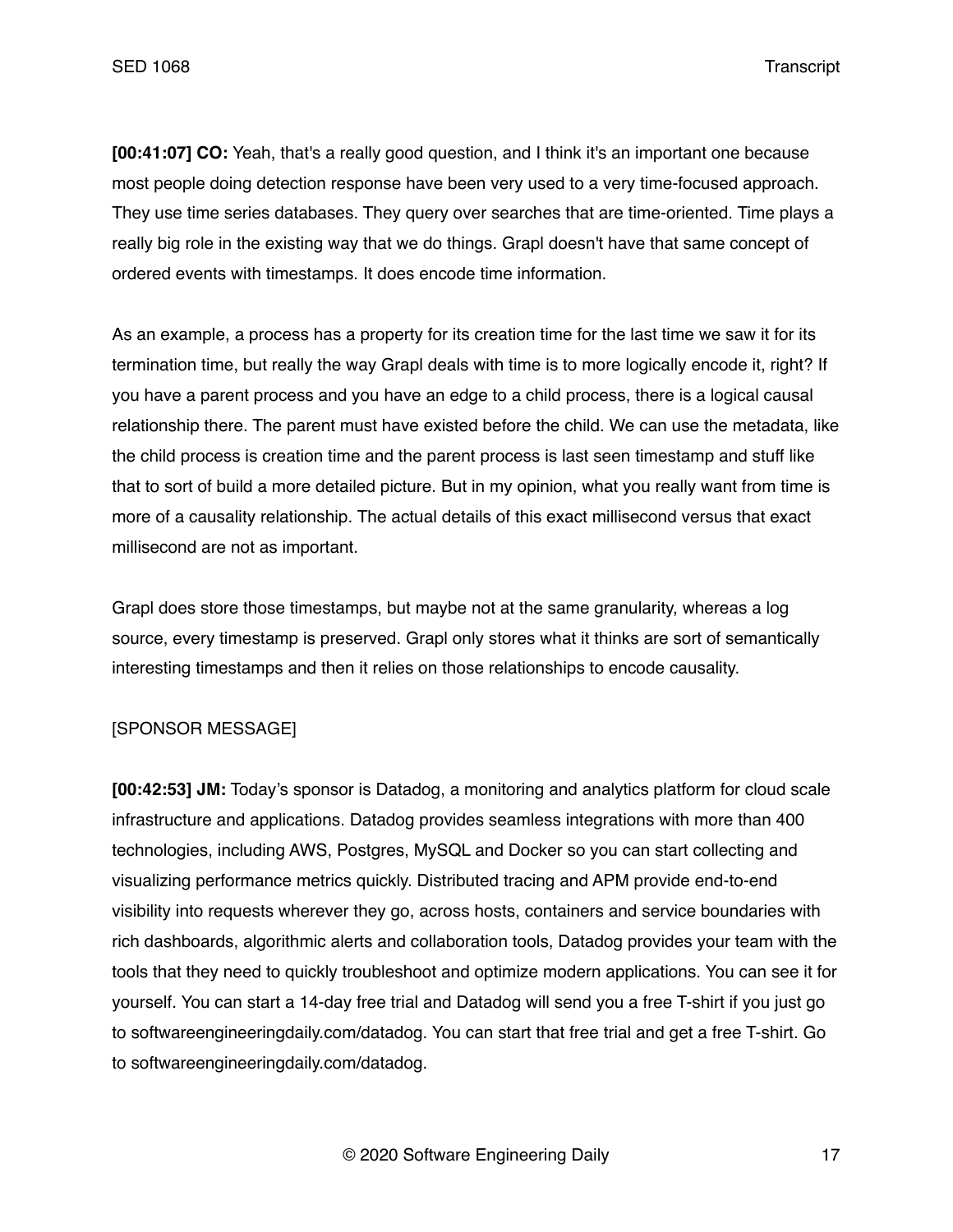# [INTERVIEW CONTINUED]

**[00:43:57] JM:** Once I have this graph instantiated, I can execute an analyzer on Grapl. These analyzers can query the master graph for suspicious patterns. Describe what an analyzer does.

**[00:44:14] CO:** Yeah. Analyzers are what in other systems might be called alerts or saved searches. These are going to be snippets of Python that contain logic that matches an attacker's behaviors. These are your attack signatures. This could be anything like looking for – The canonical example I usually use is a parent process of something called svchost.exe that isn't on our white list. This is a really common attacker technique. They like to pretend that they're a built-in Windows service so that when you Google what's this suspicious SVC host? You'll get Google results saying, "Oh, that's part of Windows." They do that a lot, but we can create a relationship description of parent and child where we constrain the parent process to not be on our white list, and if anything returns from that, we deem that as suspicious.

Analyzers can also be a lot more general. Something that Grapl allows is much more structural detection logic. Rather than tying ourselves to process names, we could, for example, just look for all unique parent-child process combinations, because we don't know that attackers are going to use one process name or one file name, but we generally expect attackers to execute processes. If we're just tracking all of the suspicious processes across our environments, that's going to be something that an attacker has a really hard time avoiding. All that logic to do that is going to live in your analyzers. These analyzers execute against the graph database as soon as it updates. Every single time a node is updated, Grapl will handle executing your analyzer against that graph database. It's a real-time detection. I it's built to be very, very efficient. You don't have to worry about search windows.

Speaking of time, one of the problems I've certainly had is writing detection logic about relationships where you don't care about time. In a system like a SIM, if a parent process executes a child process hours apart, my search window to search for that relationship has to be over multiple hours and attackers take advantage of this all the time. They execute payloads far in the future. They'll just wait and then execute it a month later, and your signature, if it cares about a parent-child relationship, it's not going to catch something like that. That's another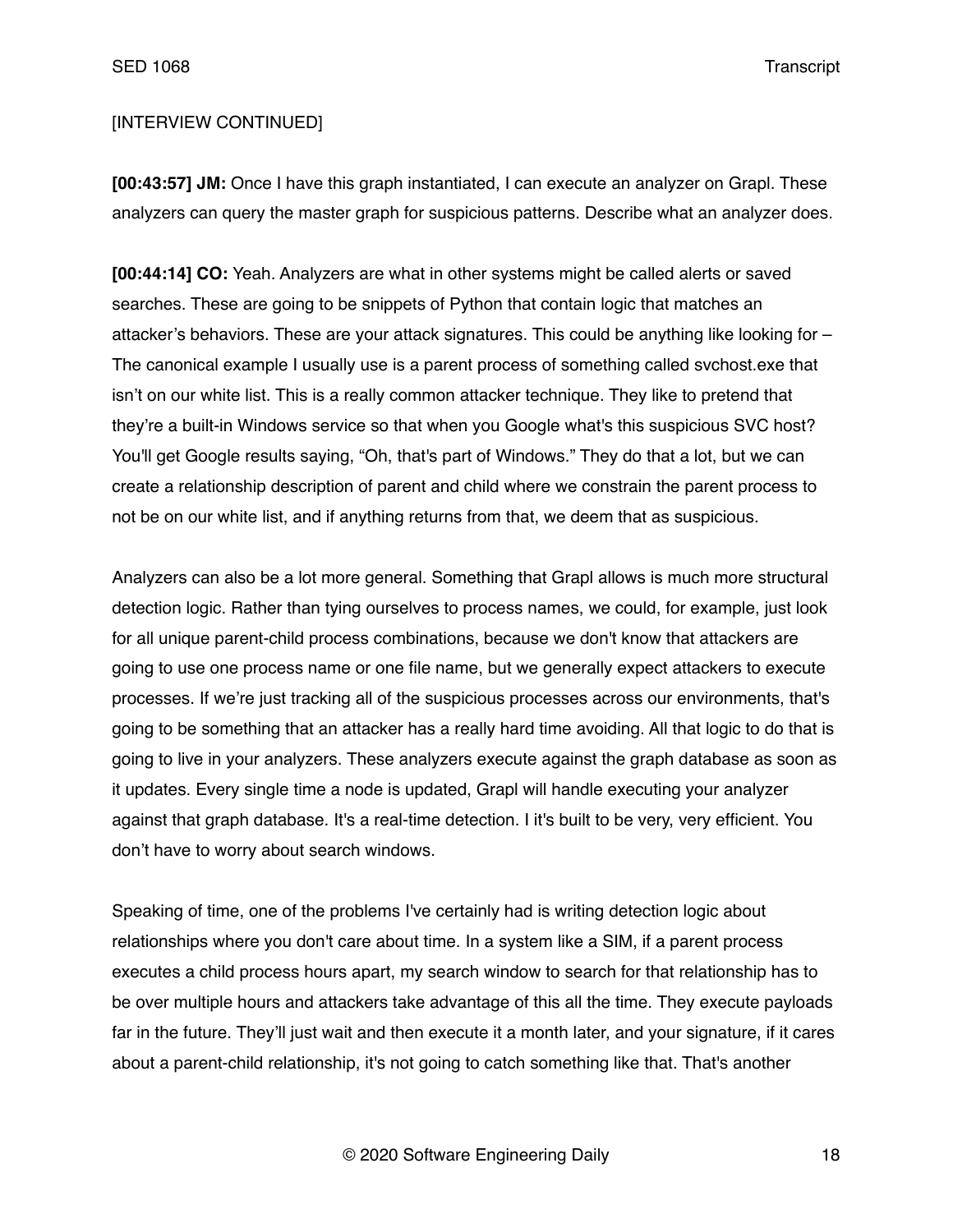problem that happens when you over rely on time, and Grapl gives you more of a structural approach there.

**[00:46:49] JM:** This analyzer, if it finds a suspicious pattern in the graph, what happens next?

**[00:46:57] CO:** Right. This is where Grapl doesn't have the same concept of an alert. Speaking of false positives earlier, Grapl doesn't really want you to have to deal with a binary sense of good and evil. If you had a unique parent-child process, that very well might be benign, but it is risky. It's a suspicious event. Rather than saying this is bad or this is good, we assign a risk score to it.

Something like a unique parent-child process might have a really low risk score. We want to track it, but we don't want to be waking anyone up in the middle of the night over it. We might give it a risk score of say five. But something like that SVC host with not whitelisted parent, that's almost certainly bad. We've put time into that whitelist. It's very unexpected and it's almost certainly malware. That might have a risk score of something like 100 or higher for that matter.

That allows you to avoid this world of constantly maintaining white list, constantly dealing with false positives, and more importantly we can write detection logic that focuses on attacker behavior without worrying about it creating tons of false positives. We really want to just track that behavior fundamentally.

**[00:48:16] JM:** How many suspicious patterns might I keep in my set of analyzers? How did these analyzers like run? Do I have this graph and then get a set of analyzers and I run them nightly as a batch job or am I running them continuously as long as some amount of data gets added to the graph? How do the analyzers get used in practice?

**[00:48:46] CO:** Sure. Yeah. The analyzers are going to execute in real-time. Every analyzer takes in a node that has recently been updated and it gives back to Grapl a query saying does this query match that node? Every time a node updates, which will happen, for example, if process terminating would be considered an update, a process writing to a file would be an update for both that process and that file. Both the process and the file would be scanned by all of your analyzers. It wouldn't be crazy to have hundreds of analyzers. I could even imagine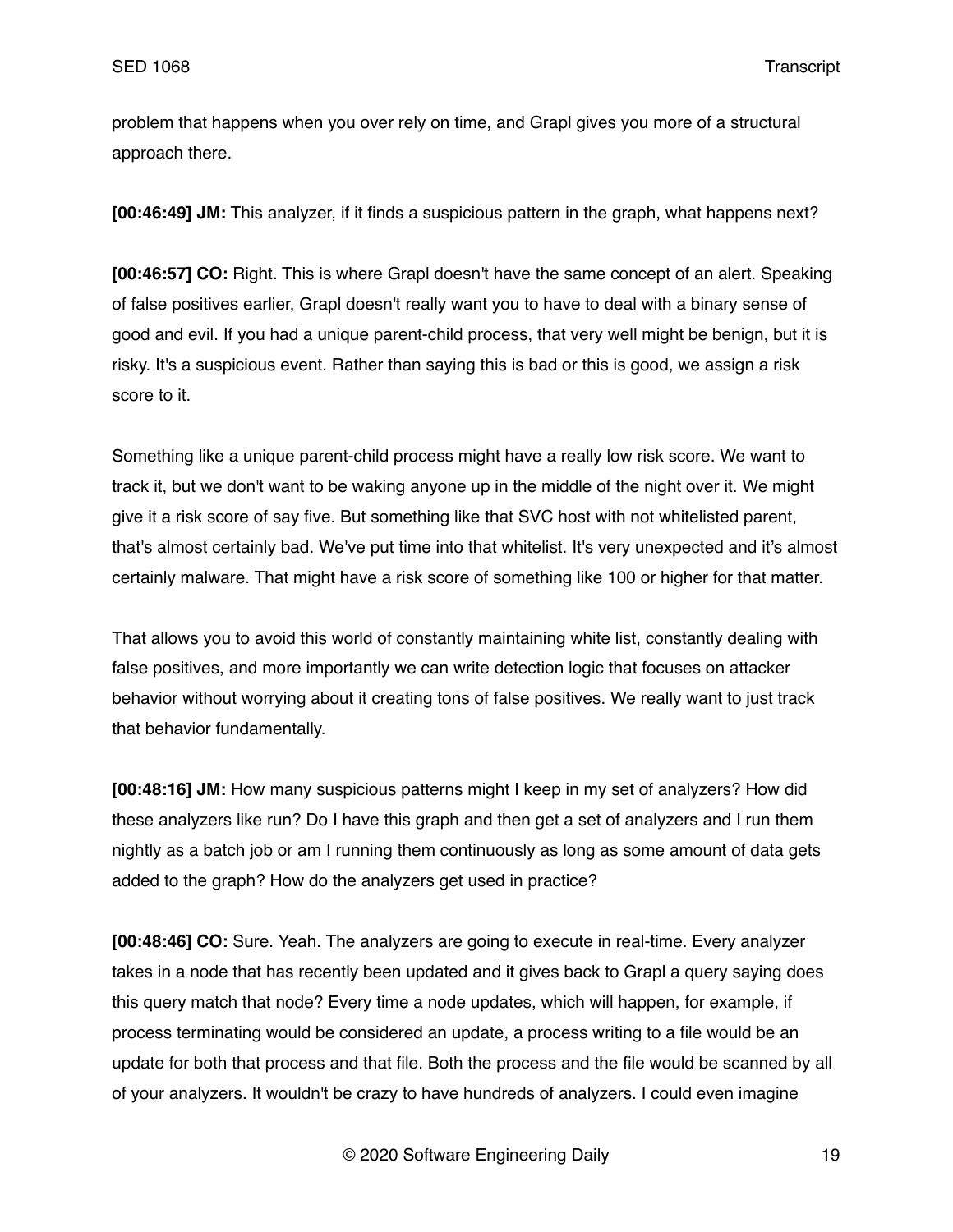someone having thousands of analyzers. It's certainly not unheard. Because Grapl allows you to express more behaviors, I can certainly see a customer wanting to have a very large suite of this detection logic. Because it's happening in real-time though, we can keep the performance really, really strong. We don't have to search over hours and hours of data. We're just going to perform a series of indexed operations saying this latest node that updated, is that going to match our pattern? That's really, really efficient. There is no search Windows. Actually, in much of the time, it's going to be either constant time, cashed or we can even locally run the query to determine that it's impossible to match that node.

**[00:50:16] JM:** Describe the usage of Grapl in a little more detail. Are there any particular companies or users that you could give as use cases?

**[00:50:28] CO:** Sure. I don't think at this point I could talk about companies that are using Grapl, but what I can say is that we've definitely handed Grapl out to a couple of interested parties, colleagues of mine. There's a version of Grapl that I'll be releasing likely today or in the next couple of days that can run on your laptop without requiring that AWS environment. I'm really hoping to see a lot of people just download it and start playing around with it.

The feedback so far, I think people really resonate with the idea of a graph-based approach. I don't think that it's a – It's not a very hard sell at this point. I think the industry is starting to move in that direction anyways, and what I found is that even though it's a very different approach from what people are used to, it matches their model for how they work anyways. Everyone sort of building these graphs mentally as their working with their time series data, and Grapl sort of just removes that step for you. It does that work on your behalf. I think a lot of people are just – It's a bit of a breath of fresh air to not have to sort of hold that graph in your head and just see it on the screen in front of you.

**[00:51:40] JM:** Was there something like Grapl at Dropbox?

**[00:51:46] CO:** We never had a graph-based system at Dropbox. I think if we had, I honestly might not have ever ended up building Grapl. Grapl was very much built because I did not see anything out there that was solving the problem this way and every day I would go in and something would be painful about my job and I decided that I wanted to really fix that. This was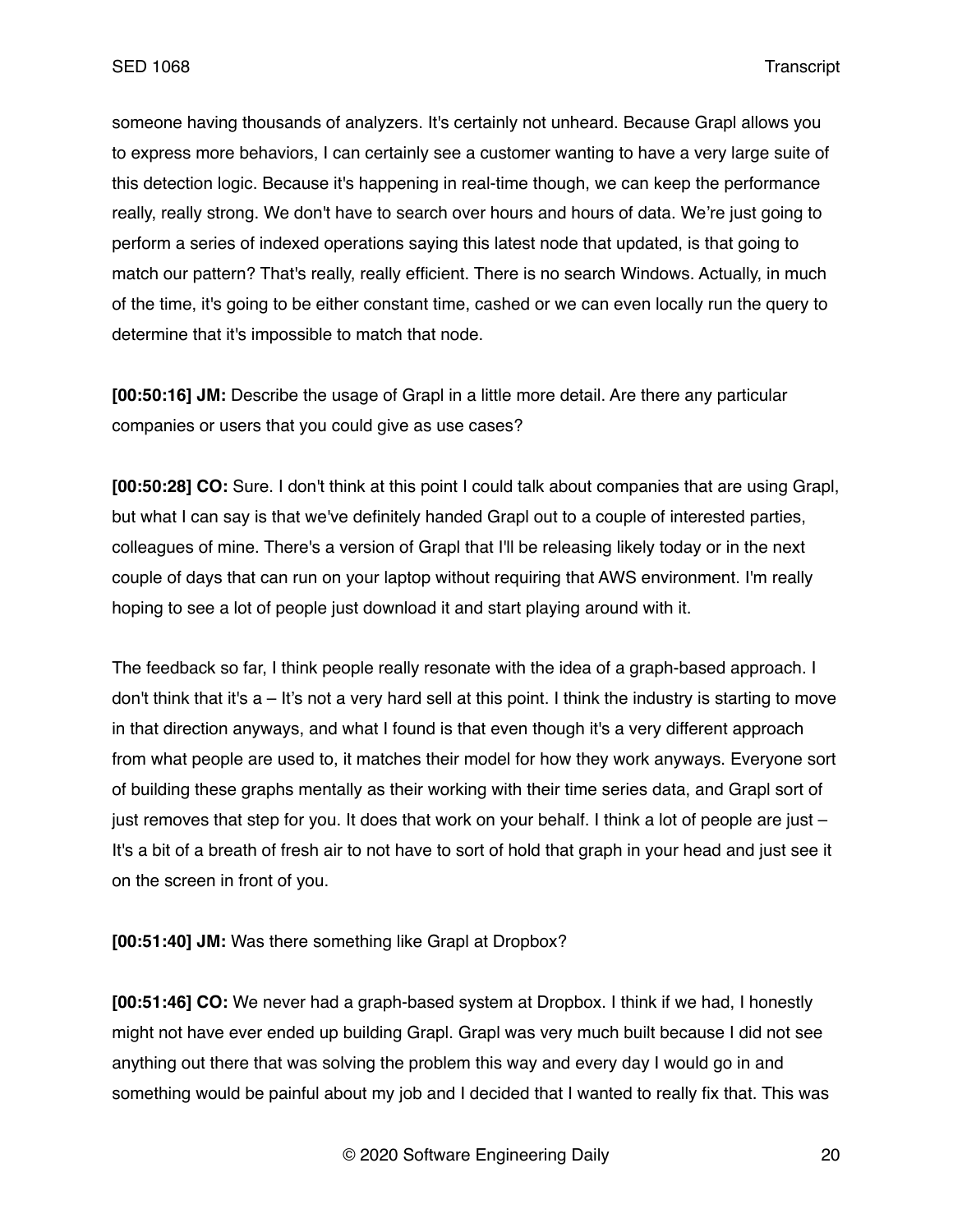a range of things, but I think it's very frustrating to want to express an attack, and rather than having the hard part be researching attacker behavior, finding out what the right attack is, the hard part was expressing the attack. That's not where I think detection engineer as an incident responders should be spending their time. They should becoming experts on attacker behavior. They shouldn't be fighting their tools, fighting unclean data, dealing with poor performance and things like that. I did not see anything solving that problem and that just sort of fueled me to go out and do it myself.

**[00:52:48] JM:** Just to revisit the architecture. The large graph that you make, the master graph for a given company, does this master graph encompass all the AWS infrastructure and all the client devices or is it just like a master graph for the server infrastructure? Is it everything?

**[00:53:13] CO:** Yeah. The master graph is going to have everything, and what that allows is for us to, without even trying, interleave data together. As I sort of explained before with the example of process networking data overlapping with AWS, VPC flow logs or networking data from another source, because they're all stored in this one single distributed graph database, we don't have to manually join stuff together or figure out what one piece of data looks like. They all share this common schema, this common environment. So they're connected together just for free, and that's a really powerful capability that Grapl provides.

**[00:53:58] JM:** In summary, what problem does Grapl solve the was unsolved before?

**[00:54:04] CO:** I think the primary problem Grapl was solving without any of these stuff like Python or the implementation details that sort of make it possible is really allowing detection engineers and incident responders to think more in graphs, to take a tool that matches what attackers are doing that matches how you think about solving problems. Grapl doesn't make you fight to put your data together. It doesn't make you fight to connect composite behaviors. It really lets you focus on what I think are the most important parts of detection and response, which is understanding and expressing what attackers are doing. I think everything else is just to support that one goal.

**[00:54:49] JM:** The detection and response domain that Grapl is focused on, what are the other tools that people are using for detection and response in place of Grapl today?

© 2020 Software Engineering Daily 21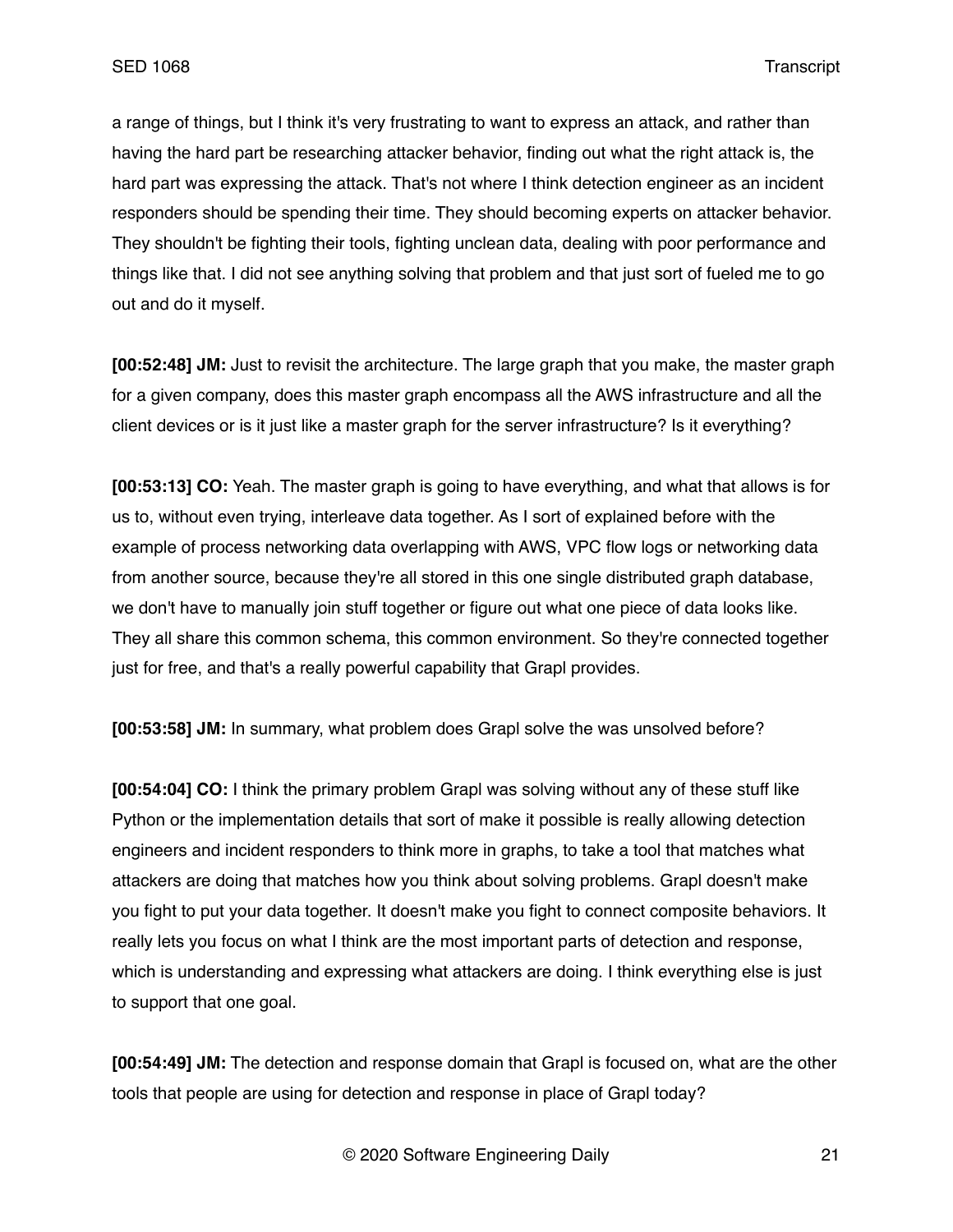**[00:55:03] CO:** Sure. The market is generally dominated by the SIM. That the security event and information or incident management software. This will be things like Elastic alert or ElastAlert. This'll be Splunk. There're systems like Xbeam. Really, there's a whole suite of detection response products out there right now and they all have their own spin on sort of the same thing. As far as I know, almost all of them are really based on logs. Some of them will do enrichment of those logs, but everything is sort of taking the same fundamental approach, which is ingest log data. Give you some way of querying that data, and that's about it, right? It's almost certainly that you work with the logs almost directly. I don't know of anything right now that gives you detection logic using a graph-based approach. I have seen graph start to get a lot more popular on the response side. We see graphs in tools like VirusTotals. There's VirusTotal graph which lets you look at a binary that's been uploaded to VirusTotal and see things like the IP addresses connected to it or things like that. There is Graph History, which is being used a lot to do graph visualizations and some people are leveraging that for incident response as well. But from a detection perspective, Grapl really unifies both the detection and response with that graph-based approach.

**[00:56:37] JM:** Okay. Well, Collin, what else do you think could be applied to this kind of graph of infrastructure that you can build with these logs? Are there any other applications that you see as being productive in addition to the detection response?

**[00:56:58] CO:** Yeah, absolutely. I see a lot of applications for other security teams or even just operations teams. Ultimately, what Grapl is doing is giving you data in a format that lets you really work with it much more easily. That's a problem that a lot of people have. Infrastructure security teams want to ask questions like which infrastructure is connected to a port that isn't supposed to be open and have we seen any connections to it? That's a very common like infrastructure security thing to monitor for. Abuse teams might want to see connections to their product from the front-facing, like their edge services based on Tor exit nodes or things like that. Operations teams which aren't really dealing with security might want to understand the processes on a system. Maybe one of them is using more networking than usual or its CPU is going off where there's of lots of process restarts. Ultimately, Grapl I think has a really strong story in the future to tell for solving those problems even if right now we're really focused on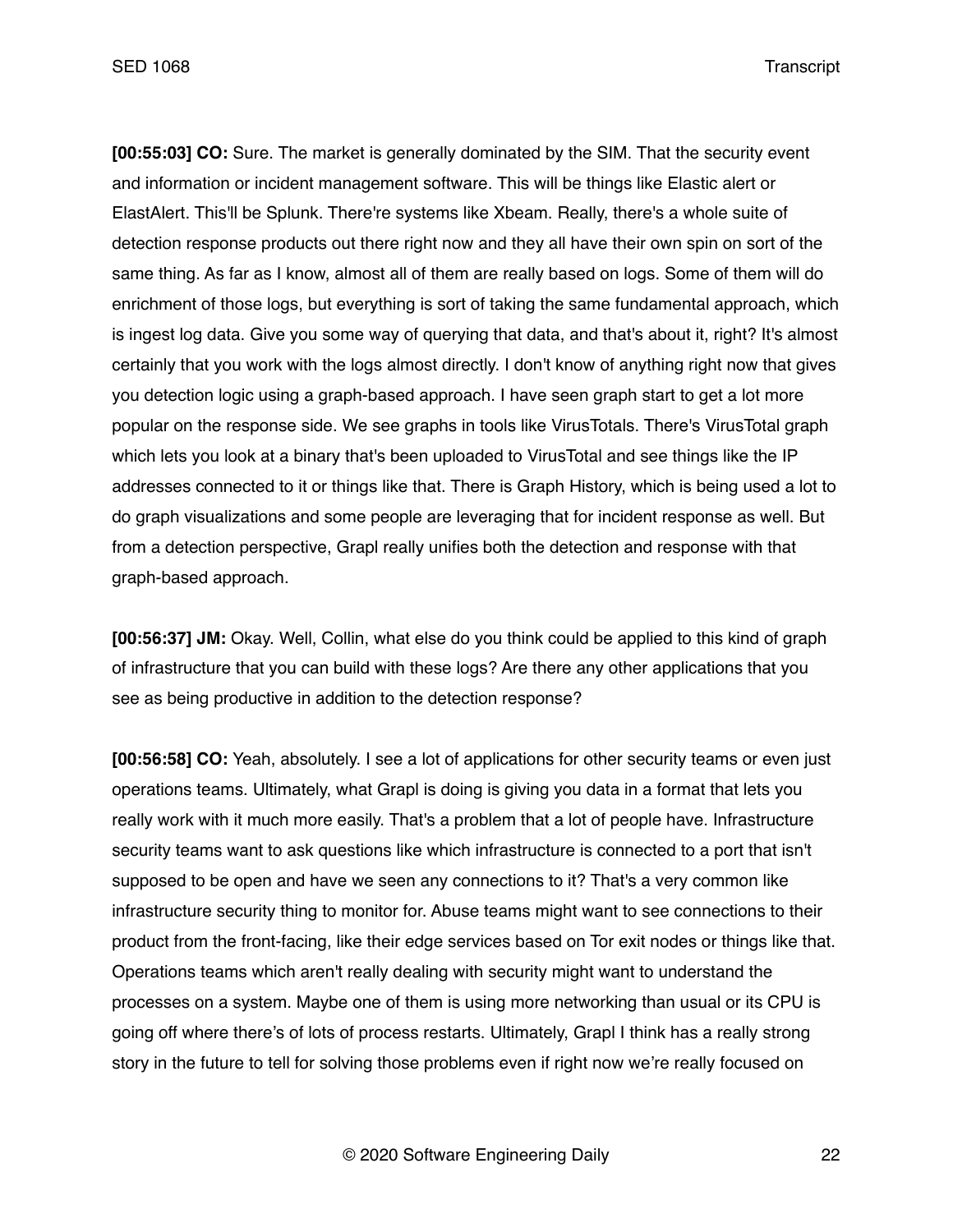detection response. But yeah, I see a lot of different places were Grapl could solve hard data problems for instant responders of all kind.

**[00:58:15] JM:** Just tell me a little bit more about the typical – What are a Grapl production deployment would look like? What are the AWS services that if I were to deploy an instance of Grapl myself that would underpin this piece of software who is actually in production?

**[00:58:36] CO:** Sure. Yeah. Grapl is built almost exclusively on managed and serverless software. Every processing unit in Grapl, the parsers, the process that merges the data into the graph, the process that executes your analyzers, all of that runs on AWS Lambda. This has a lot of really nice operational wins for us. You're not caring around lots of state. You get horizontal scalability. You don't have to worry about patching those services because AWS is doing that for you.

There is DynamoDB, which we use for identification. This gives us really, really awesome scalable performance for the identification algorithm. Dgraph, which is the only service in Grapl that is not AWS managed runs on AWS ECS. That's their Docker container orchestration. That, again, like gives you horizontal scaling, low operational costs. We've got an event bus system which is built on S3 events, which go to SQS. Every AWS Lambda in Grapl consumes from an SQS queue, and those queues are populated by events from S3.

Again, we've got this really nice horizontally scalable architecture. We have built-in retry logic, back-offs, things like that. A lot of work has gone into ensuring that Grapl is both extremely scalable and efficient while also staying very low cost operationally. I've seen a lot of security teams spend really millions of dollars even just on operational overhead. This could be even on AWS. They're running EC2 instances that they need to patch. They have to do debugging on big monolithic servers. They run into scaling limits. I have seen that happen so many times that going into Grapl, it was basically just a hard requirement to build as much of it into the system as being resilient and scalable.

**[01:00:36] JM:** Okay. Well, Colin, it's been real pleasure talking to you, and I wish you the best of luck with Grapl.